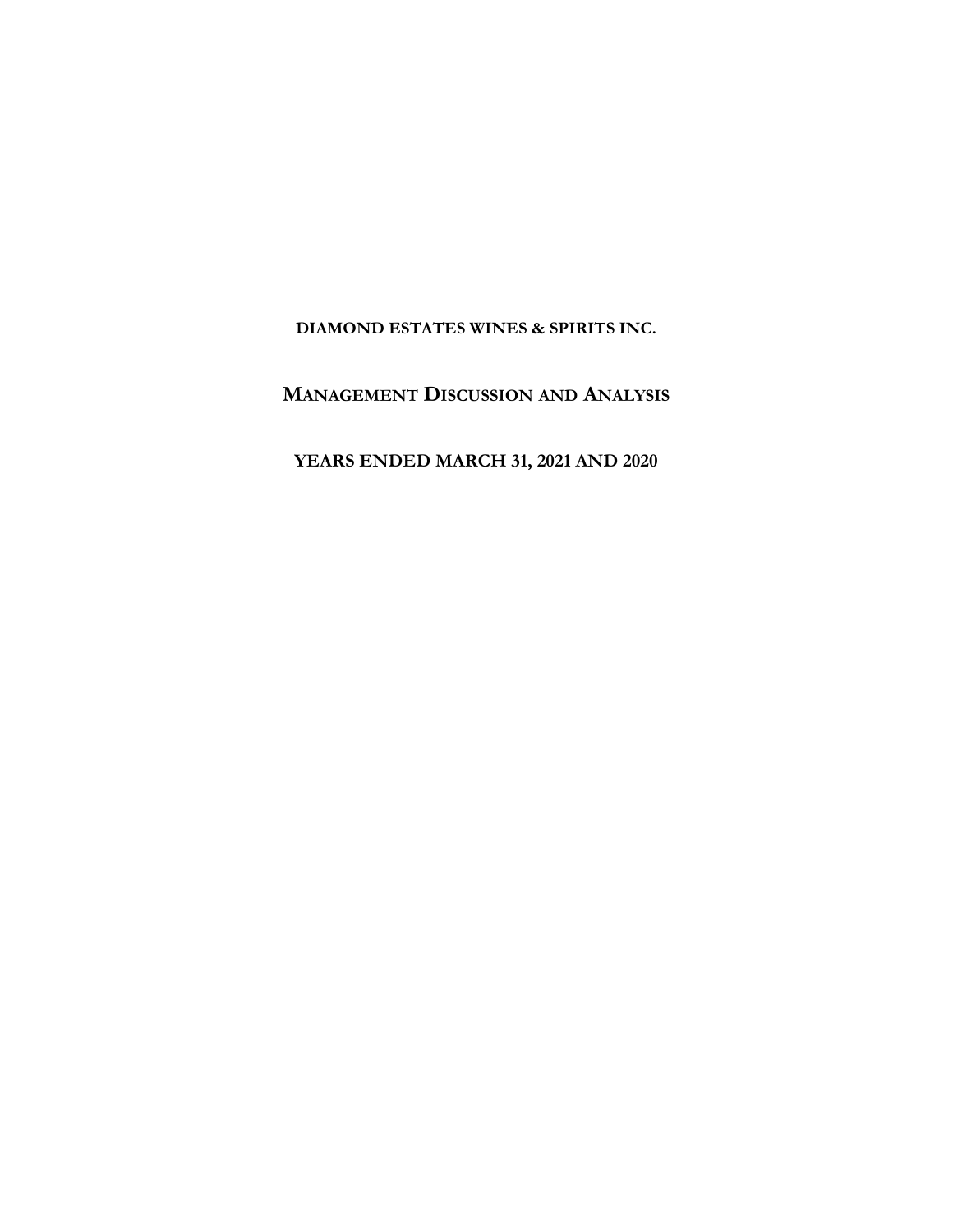The following management discussion and analysis ("MD&A") of Diamond Estates Wines & Spirits Inc. ("Diamond" or "the Company") provides a review of corporate developments, results of operations and financial position for the three and twelve month periods ended March 31, 2021 ("Q4 2021" and "FY 2021" respectively) compared with the corresponding periods ended March 31, 2020 ("Q4 2020" and "FY 2020" respectively). This discussion is prepared as of July 22, 2021 and should be read in conjunction with the audited consolidated financial statements and accompanying notes of Diamond for the fiscal years ended March 31, 2021 and March 31, 2020. Additional information regarding Diamond is available on Diamond's SEDAR profile at www.sedar.com. The results reported in this MD&A have been prepared in accordance with International Financial Reporting Standards ("IFRS") and are presented in Canadian dollars (unless otherwise indicated) which is the Company's functional currency.

## **FORWARD-LOOKING STATEMENTS**

This MD&A contains forward-looking statements. Forward-looking statements can often be identified by the use of words such as "plans", "expects" or "does not expect", "is expected", "estimates", "intends", "anticipates" or "does not anticipate", or "believes", or variations of such words and phrases or state that certain actions, events or results "may", "could", "would", "might" or "will" be taken, occur or be achieved. Forward-looking statements involve known and unknown risks, uncertainties and other factors which may cause the actual results, performance or achievements of the Company to be materially different from any future results, performance or achievements expressed or implied by the forward-looking statements. Actual results and developments are likely to differ, and may differ materially, from those expressed or implied by the forward-looking statements contained in this MD&A. Such forward-looking statements are based on a number of assumptions which may prove to be incorrect, including, but not limited to, the ability of the Company to obtain necessary financing, the economy generally, the COVID-19 pandemic, conditions in the target market of the Company, consumer interest in the services and products of the Company, competition and anticipated and unanticipated costs. Such statements could also be materially affected by environmental regulation, liquor regulation, taxation policies, competition, the lack of available and qualified personnel or management, stock market volatility and the ability to access sufficient capital from internal or external sources. Actual results, performance or achievement could differ materially from those expressed herein. While the Company anticipates that subsequent events and developments may cause its views to change, the Company specifically disclaims any obligation to update these forward-looking statements, except as required by applicable law. These forward-looking statements should not be relied upon as representing the Company's views as of any date subsequent to the date of this MD&A. Although the Company has attempted to identify important factors that could cause actual actions, events or results to differ materially from those described in forward-looking statements, there may be other factors that cause actions, events or results not to be as anticipated, estimated or intended. Readers should not place undue reliance on forward-looking statements. The factors identified above are not intended to represent a complete list of the factors that could affect the Company. Additional factors are noted in this MD&A under "Risk Factors".

## **COMPANY OVERVIEW**

Diamond Estates Wines and Spirits Inc. is a producer of high-quality wines and a sales agent for over 120 beverage alcohol brands across Canada. The Company operates two wineries, one in Ontario and one in British Columbia, that produce predominantly VQA wines under such well-known brand names as 20 Bees, EastDell, Lakeview Cellars, Dan Aykroyd, Fresh, McMichael Collection, Seasons, Serenity, and Backyard Vineyards.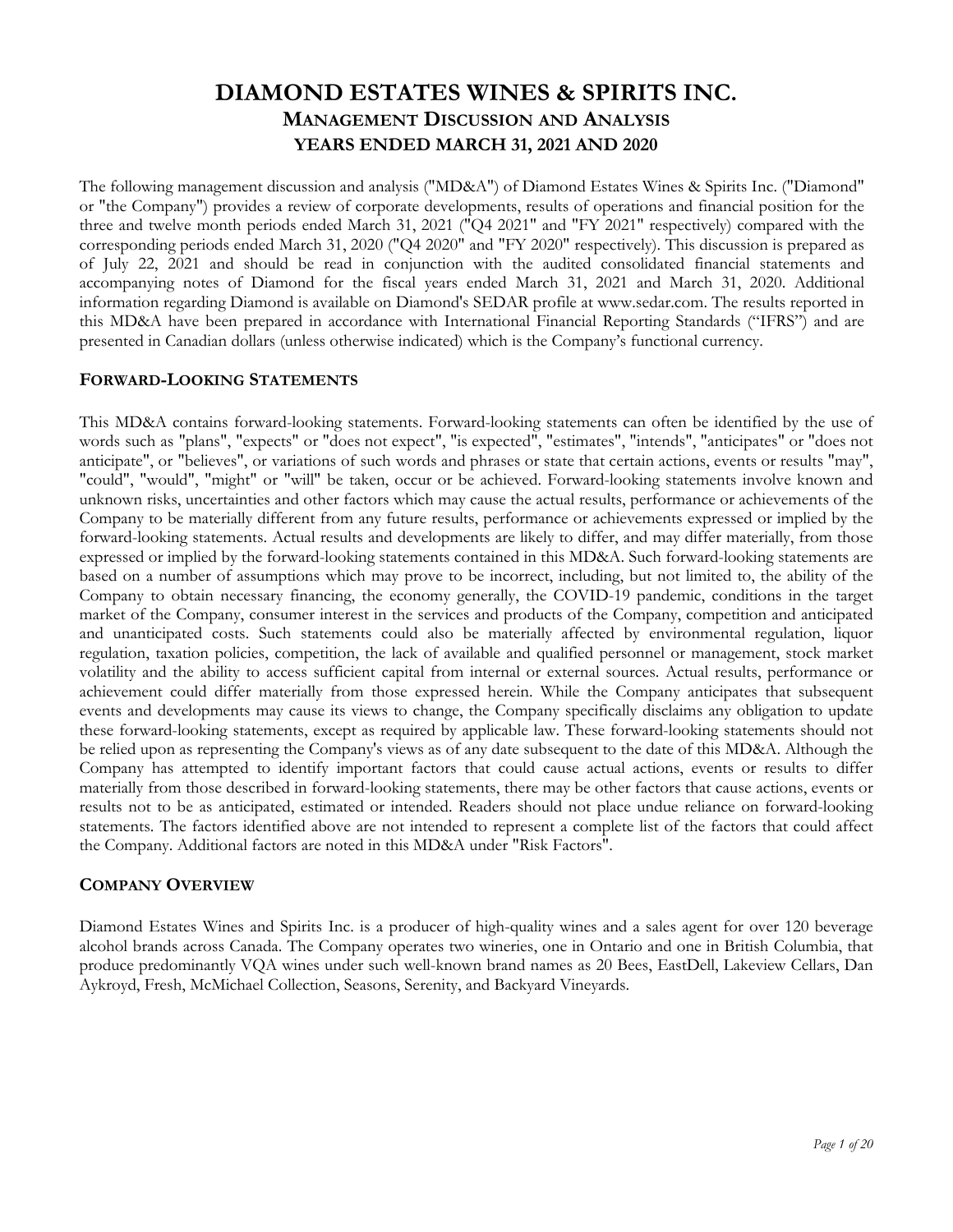Through its commercial division, Trajectory Beverage Partners ("TBP"), the Company is the sales agent for many leading international brands in all regions of the country as well as being a distributor in the western provinces. These recognizable brands include Josh wines from California, Fat Bastard and Andre Lurton wines from France, Kaiken wines from Argentina, Blue Nun wines from Germany, Francois Lurton wines from France and Argentina, Felix Solis wines from Spain, Waterloo Brewing from Canada, Landshark Lager from the USA, Marston's beers from England, Edinburgh Gin from Scotland, Tamdhu, Glengoyne and Smokehead single-malt Scotch whiskies, Barcelo Rum from the Dominican Republic, C.K. Mondavi & Family wines including Charles Krug from Napa, Bols Vodka from Amsterdam, Koyle Family Wines from Chile, Pearse Lyons whiskies and gins from Ireland, Niagara Craft Distillers' beverages from Ontario, Fontana di Papa wines from Italy.

The Company's mission is to build lasting, mutually beneficial relationships with channel partners, growers, suppliers and employees. To meet this goal, the Company is undertaking significant investments in winemaking, brand marketing, sales programming, performance management and back-office infrastructure, including information systems which will support growth in an efficient, profitable manner. Based on its analysis of the market, the Company believes that the growth prospects for the domestic and import beverage alcohol markets in Canada are positive. The Company continues to be a participant in the export market and has been successfully expanding its focus beyond China. Canadian wines and particularly Icewine enjoy a premium product positioning with international consumers.

The Company is committed to achieving its sales objectives through its distribution network, which is focused on the provincial liquor boards, licensed restaurants and bars, grocery chains, Diamond's two retail locations, and export channels. This distribution network is supported by enhanced sales, marketing and promotional programs.

## **RECENT EVENTS AND FY 2021 HIGHLIGHTS**

- Revenue for FY 2021 of \$25.6 million, a decline of \$1.2 million from FY 2020 revenue of \$26.8 million, due to COVID-19 and its related impacts;
- Gross margin for FY 2021 was \$10.5 million, a decline of \$1.6 million from \$12.1 million in FY 2020, while gross margin as a percentage of revenue was 41.2% for FY 2021 compared to 45.2% in FY 2020, mostly due to revenue decline in high margin trade channels and consumer shifts to lower priced, lower margin brands;
- EBITDA was \$0.8 million in FY 2021 compared to \$(0.8) million in FY 2020, an increase of \$1.6 million with the increase attributable to a decrease in selling, general and administrative expenses of \$3.2 million, net of the reduction in gross margin of \$1.6 million. The decrease in SG&A expenses is attributable to a decline of \$2.0 million in employee compensation and temporarily reducing advertising and promotion levels of \$0.8 million due to the COVID-19 pandemic.
- On June 10, 2021, the Company completed a non-brokered private placement of \$1.83 million aggregate principal amount of 10.0 % unsecured convertible debentures;
- On October 26, 2020, the Company entered into an Amended and Restated Credit Agreement ("ARCA") (to replace the original BMO credit agreement dated September 29, 2017). The ARCA was amended on March 26, 2021 (the "First Amendment to the ARCA") and further amended on June 29, 2021 (the Second Amendment to the ARCA") with the maturity date extended to October 1, 2022;
- The winery division launched a new innovative 3L foil laminate pouch under the 20 Bees brand into the Grocery channel. To date, the product has received widespread acceptance in the channel due to its low environmental impact, unique format and attractive pricing.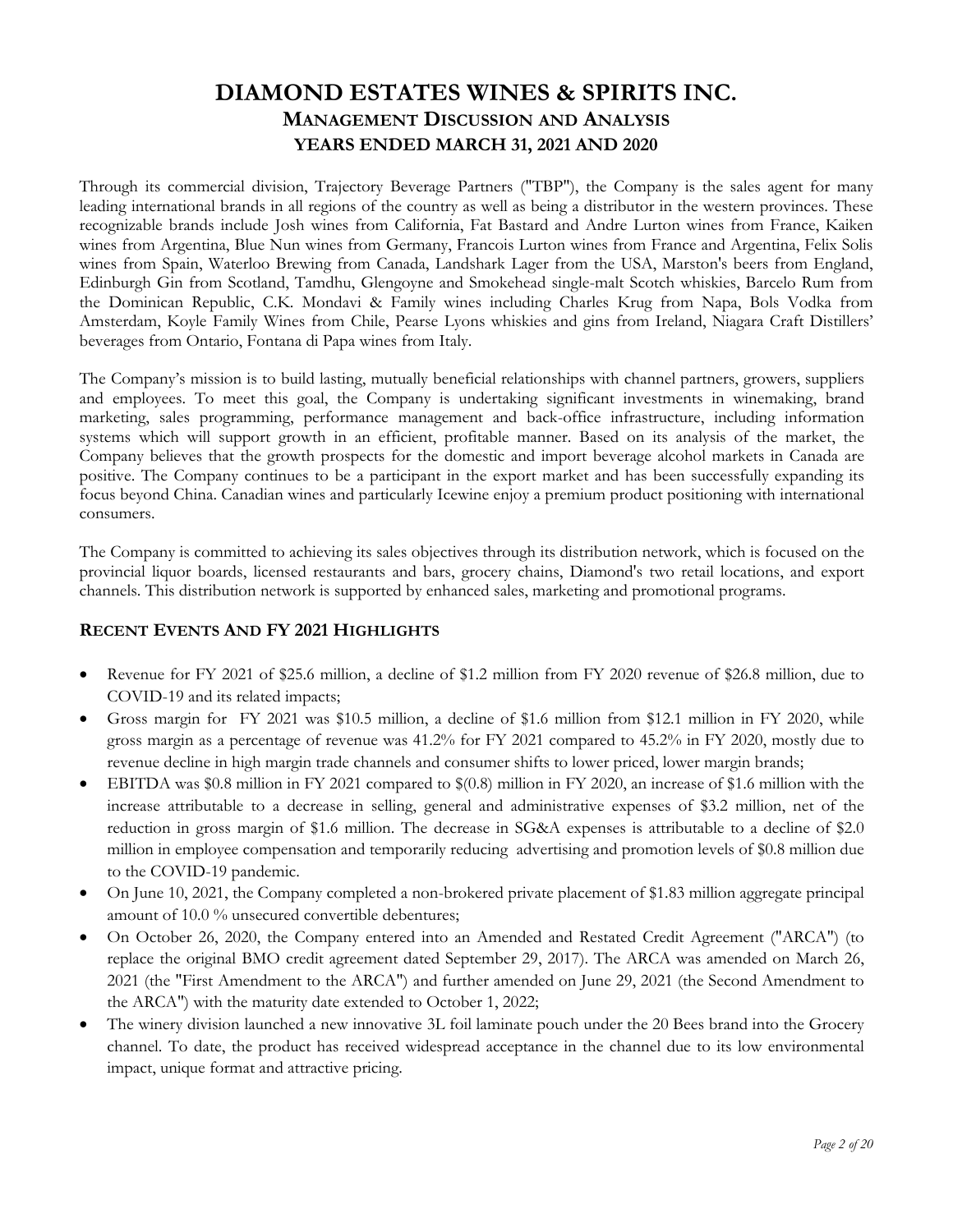- The Company maintained its strong #2 position in the emerging Ontario grocery channel amongst VQA wines, with 20 Bees representing three of the top 20 selling stock keeping units. Josh Cellars Cabernet Sauvignon continues to be the top selling imported red wine over \$15, with sales volumes doubling year-over-year;
- The impact of the COVID-19 pandemic continues to shift consumer purchase behaviour from on-premise/outof-home to in-home consumption. As a direct result, Diamond has seen a shift of sales volume from traditional retail and on-premise channels to grocery, on-line, direct delivery and curbside retail, with the trend particularly prevalent in Ontario (*see discussion under "Strategic Outlook and Direction" section below*); and
- On July 27, 2020, it was announced that the Government of Canada has agreed to repeal the federal excise duty exemption (the "Exemption") of 100% Canadian wine by June 30, 2022. This agreement was reached following a World Trade Organization challenge put forward by Australia. The Federal Finance Minister announced a replacement program to support domestic producers in the Federal budget presented to Parliament on April 19, 2021. Budget 2021 provides a winery support program valued at \$101 million for fiscal 2022-23 and 2023-24, to be developed and administered by Agriculture and Agri-Food Canada (AAFC). Details of the program have not been finalized but it is anticipated that the program will provide sufficient support to fully replace the federal excise tax exemption.

## **SELECT FINANCIAL INFORMATION**

|                                          | FY 2021     | FY 2020      | FY 2019      |
|------------------------------------------|-------------|--------------|--------------|
|                                          | \$          |              | S            |
| Revenue                                  | 25,552,514  | 26,794,230   | 28,123,103   |
| Gross margin                             | 10,531,143  | 12,112,565   | 12,230,587   |
| Net loss and comprehensive loss          | (2,635,213) | (4,186,039)  | (3,271,245)  |
| Basic and diluted loss per share         | (0.01)      | (0.02)       | (0.02)       |
| Working capital surplus (deficiency)     | 20,401,475  | (993, 456)   | 14,887,530   |
| Total assets                             | 49,819,991  | 49, 951, 228 | 45,735,180   |
| Term loans and lease liabilities payable | 26,897,902  | 22,284,817   | 23, 141, 618 |

*See discussion of financial results under "Results of Operations" and "Liquidity and Capital Resources"*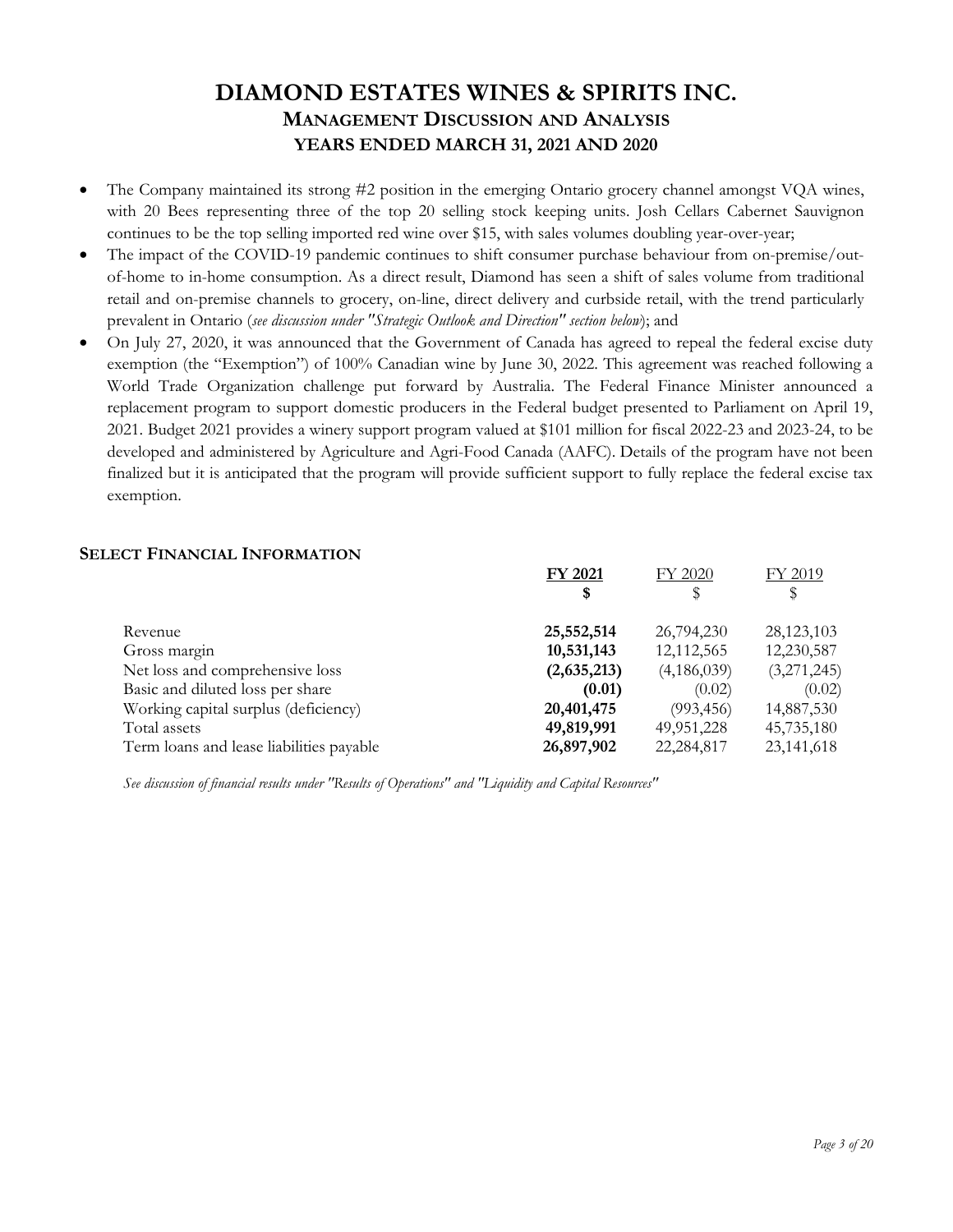## **QUARTERLY PERFORMANCE (UNAUDITED)**

The following table highlights certain key quarterly financial highlights. Commentary on the selected highlights is included under "Results of Operations" and "Liquidity and Capital Resources".

|                                  | Mar-2021<br>Q4 2021<br>S | <b>Dec-2020</b><br>Q3 2021 | Sep-2020<br>Q2 2021<br>S | <b>Jun-2020</b><br>Q1 2021 | <b>Mar-2020</b><br>Q4 2020 | Dec-2019<br>Q3 2020 | Sep-2019<br>Q <sub>2</sub> 20 <sub>20</sub> | <b>Jun-2019</b><br>Q1 2020 |
|----------------------------------|--------------------------|----------------------------|--------------------------|----------------------------|----------------------------|---------------------|---------------------------------------------|----------------------------|
| <b>Balance sheet</b>             |                          |                            |                          |                            |                            |                     |                                             |                            |
| Working<br>capital<br>surplus    | 20,401,475               | 20,351,192                 | 17,601,504               | 18,365,074                 | (993, 456)                 | 18,119,252          | 14,326,686                                  | 14,356,072                 |
| (deficiency)                     |                          |                            |                          |                            |                            |                     |                                             |                            |
| Term debt and finance leases     | 26,897,902               | 25,606,250                 | 22,482,868               | 22,851,385                 | 22,284,817                 | 21,520,150          | 19,266,726                                  | 25,274,441                 |
| Total equity                     | 18, 187, 297             | 19,443,352                 | 19,781,906               | 20,102,264                 | 20,445,742                 | 21,946,546          | 20,743,733                                  | 14,982,458                 |
| Income statement                 |                          |                            |                          |                            |                            |                     |                                             |                            |
| Revenue                          | 5,365,358                | 6,964,106                  | 7,281,811                | 5,941,239                  | 5,386,592                  | 6,901,517           | 7,214,799                                   | 7,291,322                  |
| Gross margin                     | 1,732,970                | 2,909,327                  | 3,179,247                | 2,709,599                  | 2,039,190                  | 2,999,783           | 3,771,820                                   | 3,301,772                  |
| <b>EBITDA</b>                    | (477,770)                | 211,415                    | 754,903                  | 358,731                    | (748, 041)                 | (338, 409)          | 215,055                                     | 121,168                    |
| Adjusted EBITDA                  | (575, 963)               | 322,367                    | 776,934                  | 506,712                    | (422, 375)                 | (257, 037)          | 296,427                                     | 148,014                    |
| Net loss                         | (1,411,045)              | (482, 832)                 | (379, 016)               | (362, 320)                 | (1,583,226)                | (1,314,052)         | (476, 321)                                  | (812, 440)                 |
| Basic and diluted loss per share | (0.002)                  | (0.002)                    | (0.002)                  | (0.002)                    | (0.008)                    | (0.008)             | (0.003)                                     | (0.005)                    |
|                                  |                          |                            |                          |                            |                            |                     |                                             |                            |

*See definition of selected terms under the heading "Non-IFRS Financial Measures"* 

## **RESULTS OF OPERATIONS**

|                                              | FY 2021             | FY 2020           |
|----------------------------------------------|---------------------|-------------------|
| Revenue                                      | \$<br>25,552,514 \$ | 26,794,230        |
| Cost of sales                                | 15,021,371          | 14,681,665        |
| Gross margin                                 | 10,531,143          | 12,112,565        |
| Gross margin (% of revenue)                  | 41.2                | 45.2              |
| Selling, general and administration expenses | 9,683,864           | <u>12,862,792</u> |
| $SG\mathcal{O}A$ expenses (% of revenue)     | 37.9                | 48.0              |
| <b>EBITDA</b>                                | 847,279             | (750, 227)        |
| Interest                                     | 939,660             | 1,113,986         |
| Depreciation and amortization                | 1,446,903           | 1,690,335         |
| Financing costs                              | 341,337             | 135,050           |
| Income tax recovery                          |                     | (21,000)          |
| Loss from operations                         | (1,880,621)         | (3,668,598)       |
| Restructuring charges                        | 578,586             |                   |
| Share based compensation                     | 330,433             | 528,338           |
| (Gain) loss on disposition of capital assets | (154, 427)          | (10, 897)         |
| Net loss and comprehensive loss              | $(2,635,213)$ \$    | (4, 186, 039)     |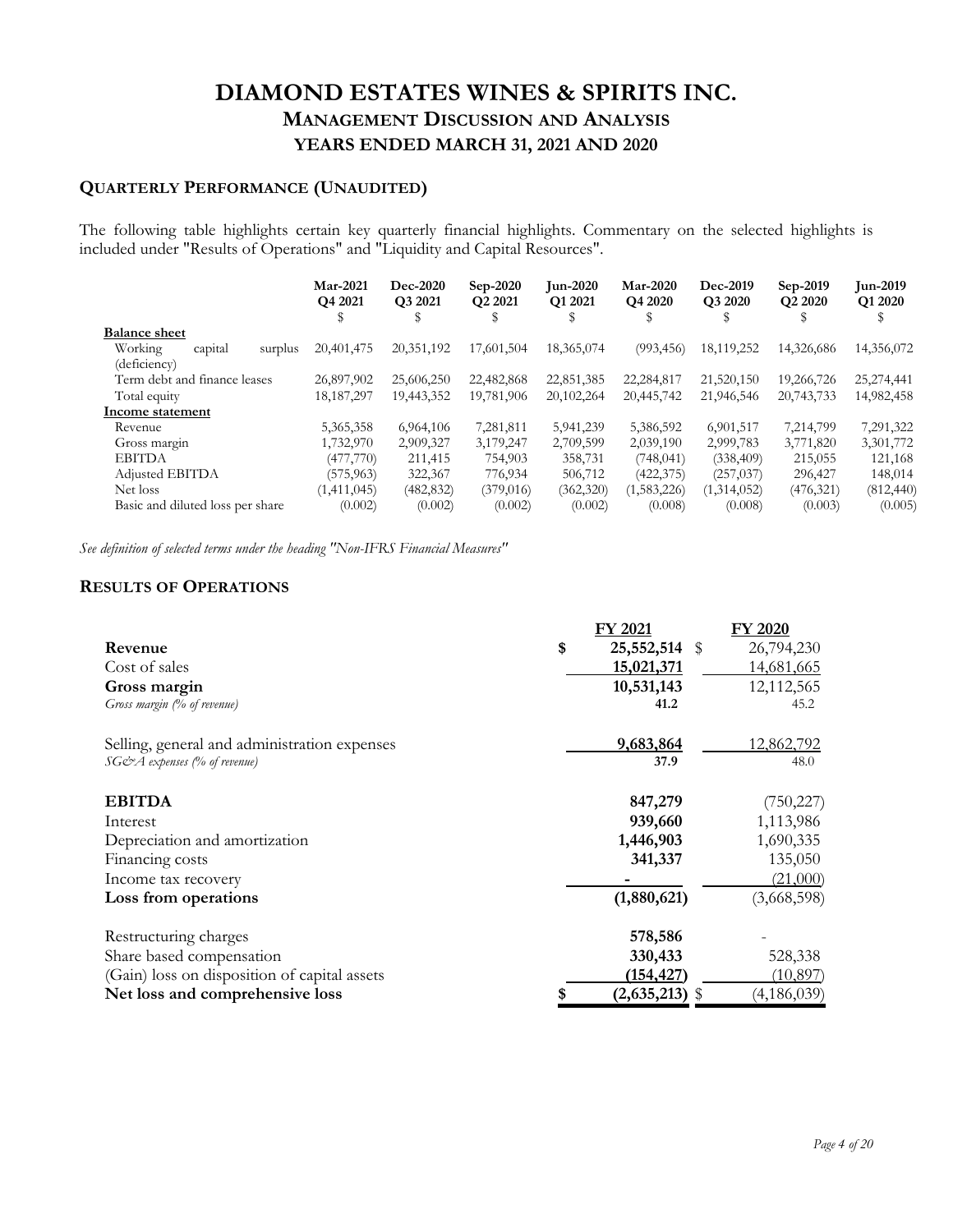Revenue for FY 2021 was \$25.6 million, a decline of \$1.2 million from \$26.8 million in FY 2020. Winery revenue for FY 2021 was \$10.8 million, a decrease of 19.9% or \$2.7 million from \$13.5 million in FY 2020, specifically related to continued reduced operations of most private retail and on-premise accounts nationally as a result of COVID-19. Agency revenue for FY 2021 was \$14.8 million, an increase of 10.8% or \$1.5 million from \$13.3 million in FY 2020. Total revenue for Q4 2021 was \$5.4 million, the same as for Q4 2020.

The Company defines gross margin as gross profit less depreciation. Gross margin for FY 2021 was \$10.5 million, a decline of \$1.6 million from \$12.1 million in FY 2020, while gross margin as a percentage of revenue was 41.2% for FY 2021 compared to 45.2% in FY 2020. The gross margin of the winery business decreased \$1.9 million, due to revenue decline in high margin trade channels. For the agency business, the gross margin increased by \$0.3 million. Overall, there has continued to be a shift in the sales mix to higher volume, lower priced and lower margin brands as consumers curb spending during the pandemic and look to less costly brand alternatives. Gross margin for Q4 2021 was \$1.8 million, a decrease of \$0.2 million from \$2.0 million in Q4 2020, while gross margin as a percentage of revenue was 34.1% for Q4 2021 compared to 37.9% in Q4 2020.

Total SG&A expenses for FY 2021 were \$9.7 million, a decrease of \$3.2 million, or 24.8%, from \$12.9 million in FY 2020. The decrease is attributable to a decline of \$2.0 million in employee compensation and temporarily reducing advertising and promotion levels of \$0.8 million due to the COVID-19 pandemic. The decline in employee compensation was the result of headcount reductions from the restructuring in the previous quarter, and subsidies of \$0.8 million received under the federal government's CEWS program in FY 2021. SG&A expenses for Q4 2021 totaled \$2.2 million, a decrease of \$0.6 million from \$2.8 million in Q4 2020.

Interest expense for FY 2021 of \$0.9 million was down compared to \$1.1 million in FY 2020 as a result of a decrease in the bank's prime lending rate from the prior year, partially offset by interest on the new BCAP loan. Interest expense for Q4 2021 was \$0.3 million which was similar to Q4 2020.

Depreciation and amortization expense for FY 2021 was \$1.4 million, a decrease of \$0.3 million from \$1.7 million in FY 2020. The decrease is mainly attributable to the reduction in depreciation expense included in cost of sales.

The Company provided for restructuring charges of \$0.6 million in FY 2021 to cover the expected payroll and benefit costs from a staffing reduction.

Loss from operations for FY 2021 was \$1.9 million compared to \$3.7 million in FY 2020 with the improvement largely attributable to the reduction in SG&A expenses of \$3.2 million noted above, partially offset by the decrease in gross margin of \$1.6 million. Net loss for Q4 2021 was \$1.4 million, a decrease of \$0.2 million compared to a net loss of \$1.6 million in Q4 2020, attributable mostly to the year-over-year decrease of SG&A expenses.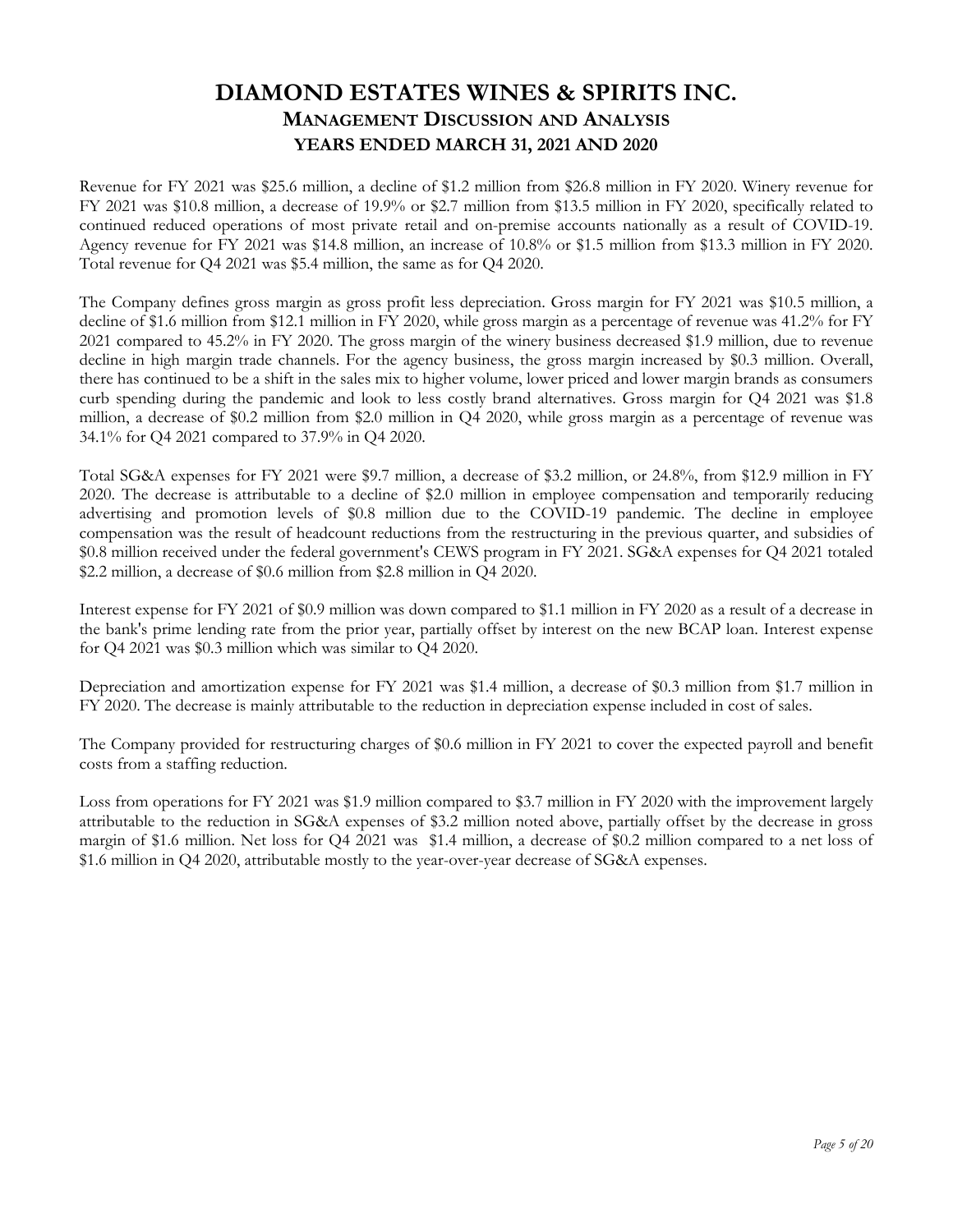## **LIQUIDITY AND CAPITAL RESOURCES**

|                                                             | March 31, 2021 |              | March 31, 2020 |            |
|-------------------------------------------------------------|----------------|--------------|----------------|------------|
| Accounts receivable                                         | \$             | 2,684,546 \$ |                | 3,406,053  |
| Inventory                                                   |                | 23,418,282   |                | 22,099,156 |
| Prepaid expenses                                            |                | 254,101      |                | 266,146    |
| Total current assets                                        |                | 26,356,929   |                | 25,771,355 |
| Property, plant and equipment                               |                | 17,697,058   |                | 18,208,422 |
| Right of use assets                                         |                | 3,180,600    |                | 3,166,836  |
| Intangible assets                                           |                | 2,585,404    |                | 2,804,615  |
| Total assets                                                |                | 49,819,991   |                | 49,951,228 |
| Accounts payable and accrued liabilities and other          | \$             | 4,734,792 \$ |                | 7,220,669  |
| Current portion of term loans payable and lease liabilities |                | 1,220,662    |                | 19,544,142 |
| Total current liabilities                                   |                | 5,955,454    |                | 26,764,811 |
| Term loans payable, net of current portion                  |                | 22,990,244   |                |            |
| Finance leases, net of current portion                      |                | 2,686,996    |                | 2,740,675  |
| Total liabilities                                           |                | 31,632,694   |                | 29,505,486 |
| Shareholders' equity                                        |                | 18, 187, 297 |                | 20,445,742 |
|                                                             | \$             | 49,819,991   |                | 49,951,228 |

On October 26, 2020, the Company entered into an Amended and Restated Credit Agreement ("ARCA") to replace the original the BMO credit agreement dated September 29, 2017. The ARCA was amended on March 26, 2021 (the "First Amendment to the ARCA") and further amended on June 29, 2021 (the Second Amendment to the ARCA"). The ARCA is guaranteed by a general security agreement covering the assets of the Company and its subsidiaries and is subject to the following facilities detailed below.

The initial BMO credit agreement was dated September 29, 2017 and was amended pursuant to a first amending agreement dated July 29, 2019, a second amending agreement (the "Second Amending Agreement") dated December 17, 2019, a third amending agreement (the "Third Amending Agreement") dated May 15, 2020, and a fourth amending agreement (the "Fourth Amending Agreement") dated July 24, 2020.

Working capital was \$20.4 million as at March 31, 2021, an increase of \$21.4 million compared to the \$1.0 million deficiency as at March 31, 2020. During the interim period ended September 30, 2020, the term loan maturity was extended to July 1, 2022 under the Fourth Amending Agreement. Accordingly, as the maturity date is twelve months after the reporting date, classification of the term loan reverted back to long-term. The Second Amending Agreement, in effect as of March 31, 2020, had a maturity date of September 26, 2020. As that maturity date fell within twelve months of the reporting date, all indebtedness was classified as current. On a pro-forma basis (after giving effect to the Fourth Amending Agreement), the working capital as at March 31, 2020 was \$17.7 million, such that normalized working capital has increased by \$2.7 million as at March 31, 2021. This increase is largely due to the proceeds of the BCAP loan of \$2.75 million, classified as a long-term liability, being invested in inventory, a current asset.

Accounts receivable of \$2.7 million as at March 31, 2021 decreased by \$0.7 million from \$3.4 million as at March 31, 2020. The decrease was primarily the result of improved collections due to a change in the customer sales mix.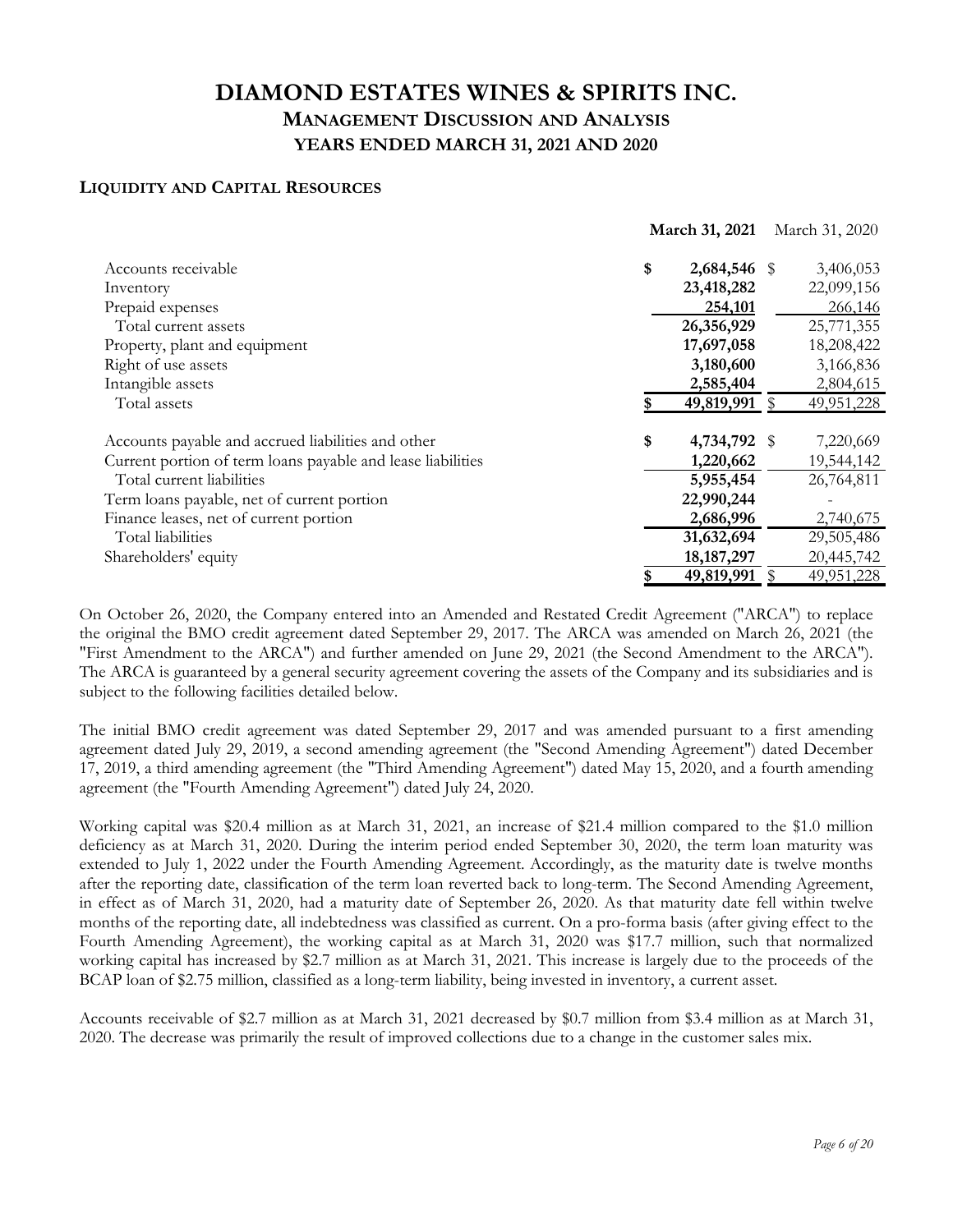The inventory balance was \$23.4 million as at March 31, 2021, an increase of \$1.3 million from \$22.1 million as at March 31, 2020. The increase is seasonal in nature due to the contractually committed annual purchase of the fall grape harvest in October and November, and was financed from the proceeds of the BCAP loan. Winery inventory is dependent on domestically grown grapes that are used in the sale of premium and ultra-premium wines that are held for a longer period than imported wine. These wines are typically aged for one to three years before they are sold.

Property, plant and equipment of \$17.7 million as at March 31, 2021 decreased by \$0.5 million from \$18.2 million as at March 31, 2020. The decrease was the net of (i) additions of \$0.4 million, less (ii) depreciation of \$0.9 million.

Right-of-use assets of \$3.2 million as at March 31, 2021 remained consistent at \$3.2 million as at March 31, 2020, reflecting net of (i) additions of \$0.4 million, less (i) depreciation of \$0.4 million.

Intangible assets of \$2.6 million as at March 31, 2021 decreased by \$0.2 million from \$2.8 million at March 31, 2020, reflecting net of additions of \$0.1 million offset by amortization of \$0.3 million.

Accounts payable and accrued liabilities of \$4.7 million as at March 31, 2021 decreased by \$2.5 million from \$7.2 million as at March 31, 2020. The decrease in accounts payable and accrued liabilities was funded by an operating line increase plus improved collections on accounts receivable.

The BMO credit facilities are governed under the terms of the ARCA and include the new BCAP term loan *(see discussion below)*, an existing non-revolving term loan, a revolving operating line, the total of which was \$23.8 million as at March 31, 2021, an increase of \$4.6 million from \$19.2 million as at March 31, 2020. The existing term loan balance declined by \$0.4 million to \$8.5 million as a result of quarterly scheduled repayments, while the operating line balance increased by \$2.3 million to \$12.6 million.

Over the course of FY 2021, the Company's credit facility with BMO had the following major changes:

- In July, 2020, under the Fourth Amending Agreement to the credit agreement then in effect:, as follows: (i) the maturity date was extended to July 1, 2022, (ii) definitions of certain EBITDA adjustments were refined for the quarters ended September 30, 2020 and December 31, 2020, (iii) the minimum fixed charge coverage ratio was amended to 1.20|1 and 1.05|1 respectively for the quarters ended September 30, 2020 and December 31, 2020; and (iv) quarterly principal payments of \$125,000 on the term loan were deferred for the quarters ended September 30, 2020 and December 31, 2020.
- As part of the ARCA, the Company obtained the BCAP loan from BMO in the amount of \$2.75 million. The loan is secured by an 80% guarantee from the Export Development Corporation ("EDC"), and has the following terms and conditions:

- bears interest monthly at CAD prime rate plus 1.25%';

- repayable in 48 equal monthly principal payments of \$57,292, starting on the first anniversary of funding;

- EDC guarantee subject to renewal annually at a fee of 1.8% of the amount of the original loan; and

- maturity date of July 1, 2022.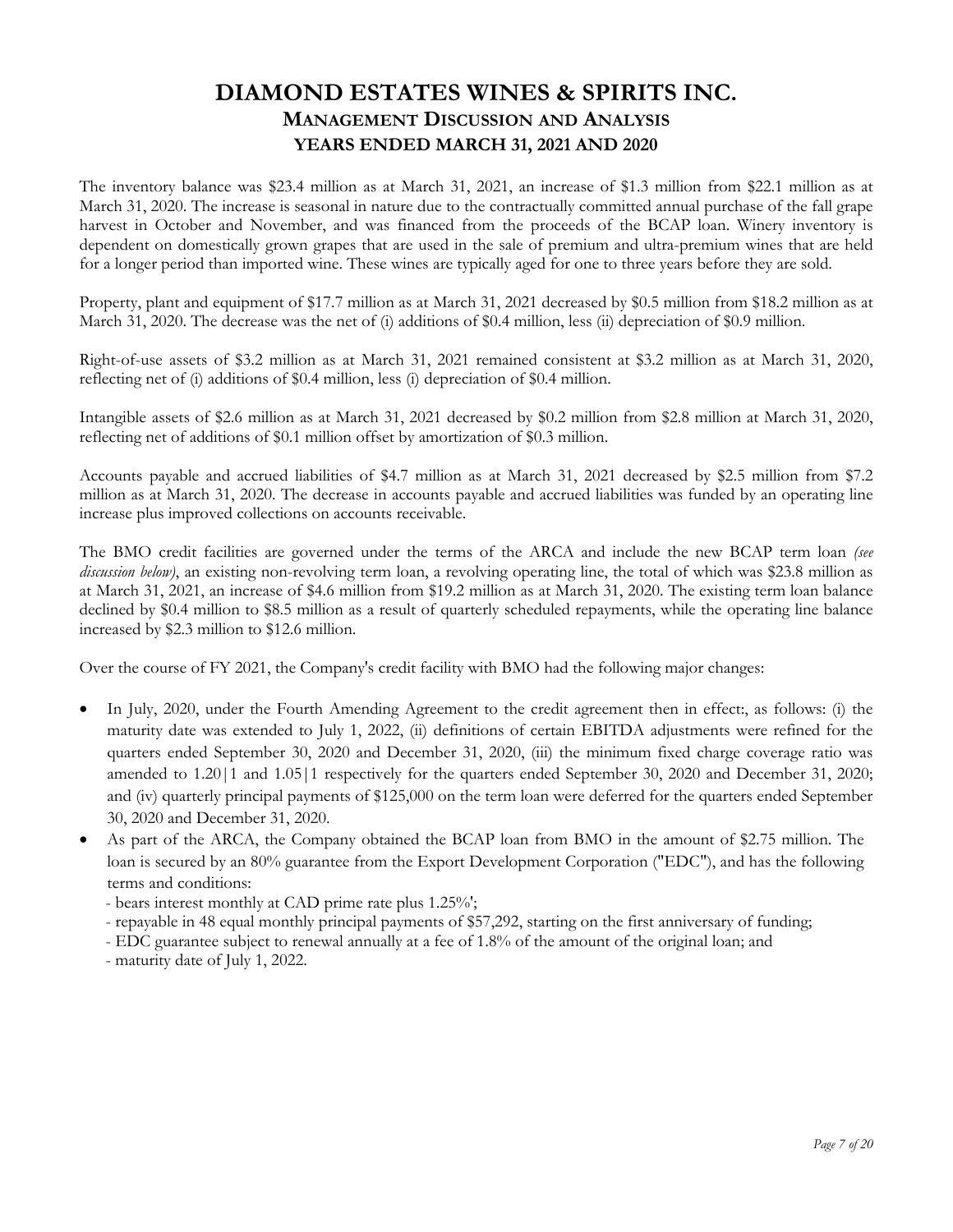The following table outlines the Company's contractual undiscounted obligations as at March 31, 2021. The Company analyzes contractual obligations for financial liabilities in conjunction with other commitments in managing liquidity risk. Contractual obligations include term loans payable, lease liabilities, and contracts for the purchase of grapes, packaging and other raw materials.

|                                                                        | $\leq 1$ year | $2-3$ years | 4-5 years<br>\$ (000's) | >5 years | Total  |
|------------------------------------------------------------------------|---------------|-------------|-------------------------|----------|--------|
| Accounts payable and accrued<br>liabilities                            | 4,735         |             |                         |          | 4,735  |
| Term loans payable                                                     | 844           | 22,946      |                         |          | 23,790 |
| Lease liabilities                                                      | 420           | 887         | 696                     | 1,106    | 3,109  |
| Purchase contracts for grapes,<br>packaging and other raw<br>materials | 4,501         | 8,250       |                         |          | 12,751 |
| Total contractual obligations                                          | 10,500        | 32,083      | 696                     | 1.106    | 44,385 |

The Company's debt to equity ratio increased to 1.48:1 as at March 31, 2021 from 1.09:1 as at March 31, 2020, where debt is defined as total liabilities less accounts payable and accrued liabilities, and equity is defined as shareholders' equity. This increase is due to the new BCAP term loan debt.

### **RELATED PARTY TRANSACTIONS**

During FY 2021 and FY 2020, the Company had related party transactions, including (i) compensation of key management personnel and directors, and (ii) transactions with entities related to or controlled by directors, as follows:

| <b>FY 2021</b> | FY 2020   |
|----------------|-----------|
| S              |           |
| 964,654        | 1,136,901 |
| 111,828        | 72,250    |
| 330,433        | 528,338   |
| 221,531        | 64,091    |
|                | 80,000    |
|                | 115,143   |
|                |           |

Accounts payable and accrued liabilities as at March 31, 2021 includes \$82,188 (2020 - \$100,852) with respect to balances owing to related parties for the transactions disclosed above.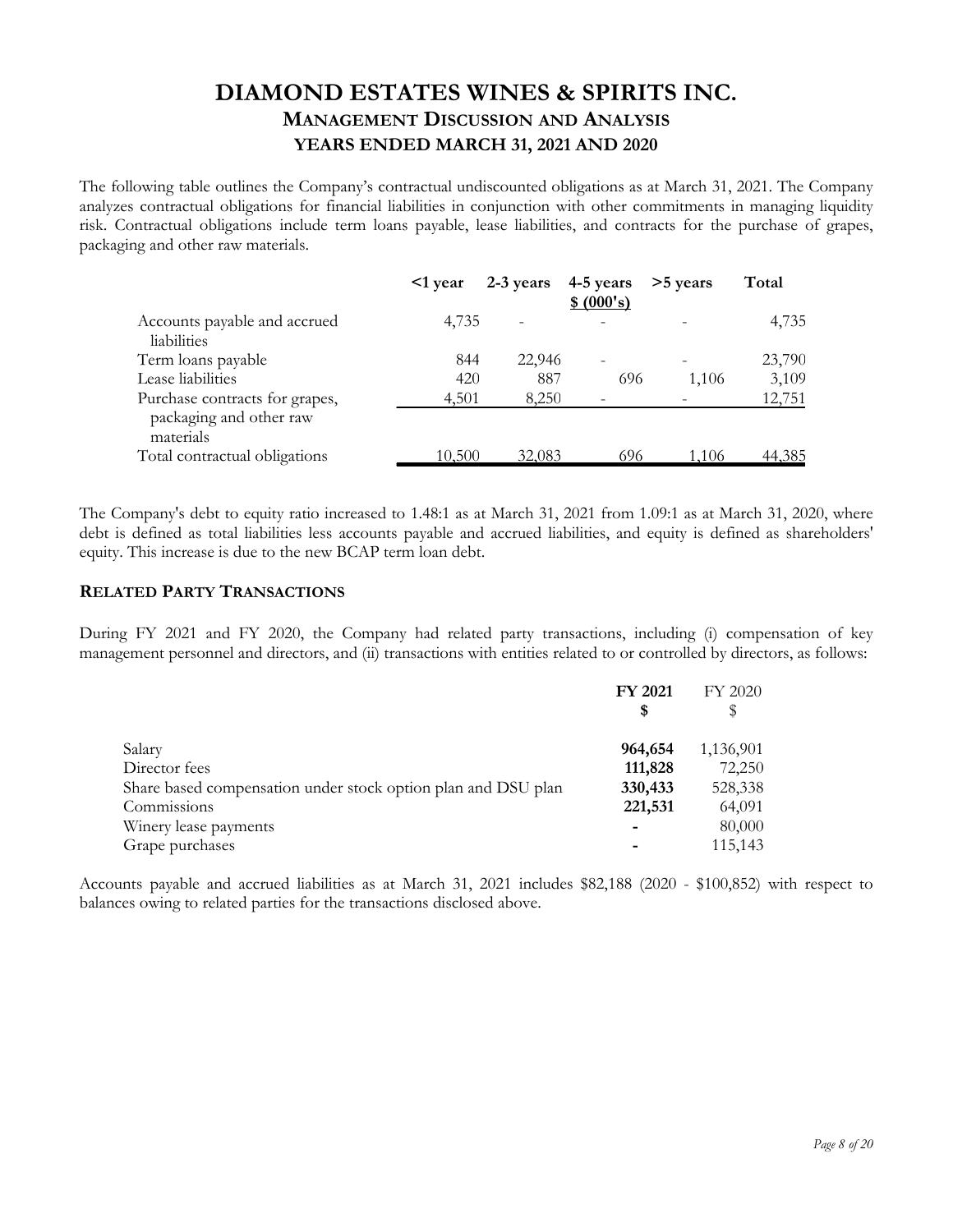## **CAPITALIZATION**

The Company has common shares and other equity instruments outstanding at each reporting date as follows:

|                          | March 31, 2021 | March 31,<br>2020 | Change in<br>period |
|--------------------------|----------------|-------------------|---------------------|
| Common shares            | 200,005,566    | 200,005,566       | -                   |
| Stock options            | 15,100,000     | 8,050,000         | 7,050,000           |
| Deferred share units     | 2,647,637      | 1,815,037         | 832,600             |
| Warrants                 | 750,000        |                   | 750,000             |
| Total equity instruments | 218,503,203    | 209,870,603       | 8,632,600           |

The changes to the Company's overall capitalization during 2021 YTD include the following:

#### **Common shares**

The Company did not issue any common shares during the year ended March 31, 2021

#### **Stock options**

During FY 2021, the Board of Directors authorized the issuance of a total 10,300,000 stock option grants to directors and key members of management, as follows:

- 1,250,000 options on August 3, 2020;
- 7,050,000 options on September 2, 2020;
- 500,000 options on September 15, 2020; and
- 1,500,000 options on March 9, 2021.

The options have exercise prices ranging from \$0.14 to \$0.18 and a term of 5 years, vesting as to 25% per year on each anniversary date over the next 4 years. A total of 3,250,000 options expired unexercised on the departure of members of management.

#### **Deferred share units**

During FY 2021, the Company issued 832,600 DSUs valued at \$125,579 to non-executive directors under the DSU Plan in settlement of deferred directors' compensation, as follows:

- 196,485 DSUs on April 20, 2020 valued at \$31,438
- 201,898 DSUs on August 20, 2020 valued at \$28,265
- 245,674 DSUs on November 19, 2020 valued at \$31,938
- 188,543 DSUs on March 9, 2021 valued at \$33,938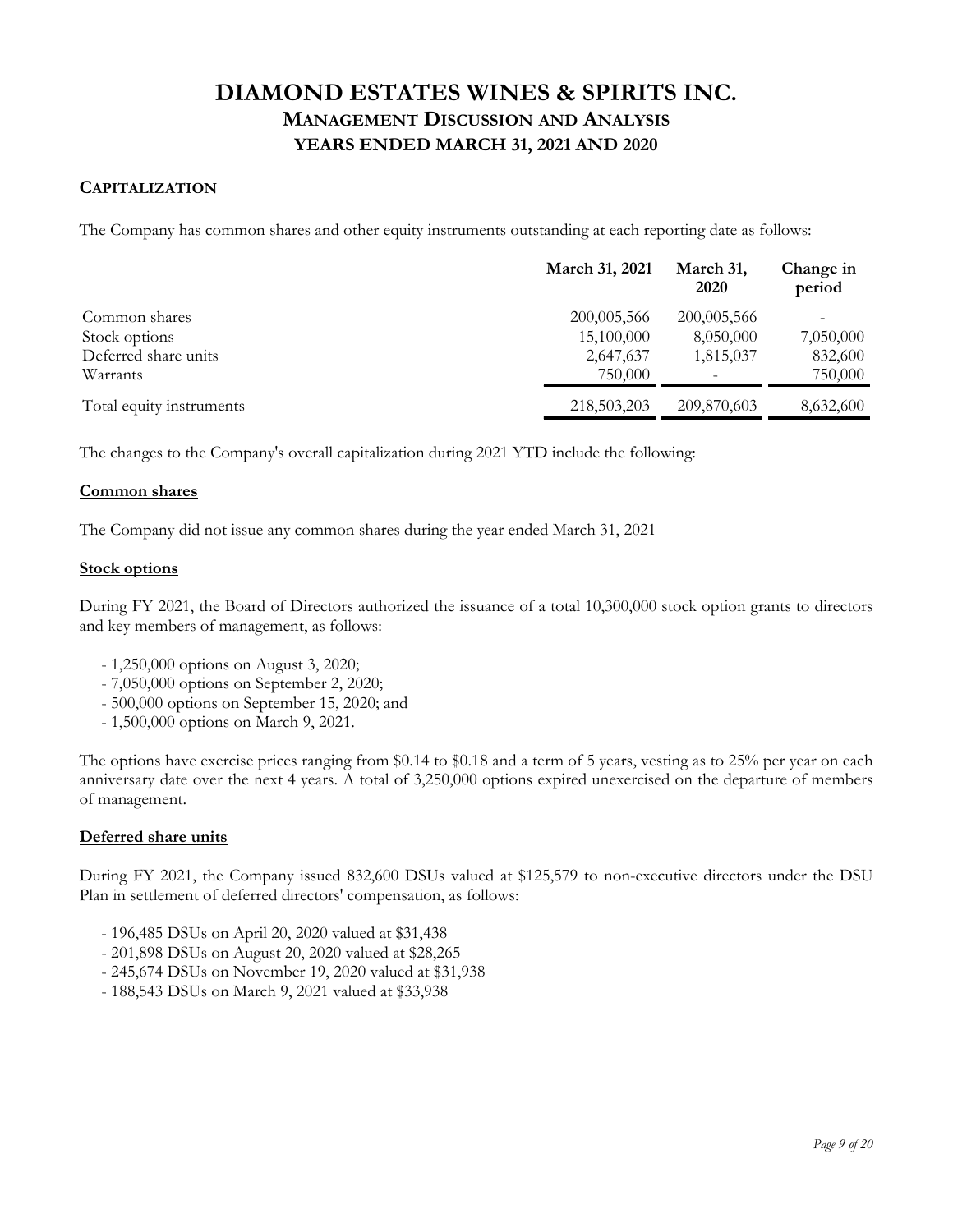### **Warrants**

As consideration for BMO entering into the Fourth Amending Agreement to the Company's credit facility *(see discussion under "Liquidity and Capital Resources" section above)*, the Company issued 750,000 warrants to its lender. Each warrant is exercisable into one common share of the Company at an excise price of \$0.16 per common share. The warrants vested immediately and expire on July 1, 2022.

## **NON-IFRS FINANCIAL MEASURES**

Management uses net loss and comprehensive loss as presented in the consolidated statements of net loss and comprehensive loss as well as "EBITDA" and "Adjusted EBITDA" as a measure to assess performance of the Company. EBITDA and "Adjusted EBITDA" are other financial measures and are reconciled to net loss and comprehensive loss below under "Results of Operations".

EBITDA and Adjusted EBITDA are supplemental financial measure to further assist readers in assessing the Company's ability to generate income from operations before considering the Company's financing decisions, depreciation of property, plant and equipment and amortization of intangible assets. EBITDA comprises gross margin less operating costs before financial expenses, depreciation and amortization, non-cash expenses such as share-based compensation, one-time and other unusual items, and income tax. Adjusted EBITDA comprises EBITDA before nonrecurring expenses such as severance, restructuring costs, one-time financing charges, acquisition costs, cost of sales adjustments related to inventory acquired in business combinations and other non-recurring adjustments. Gross margin is defined as gross profit excluding depreciation on property, plant and equipment used in production. Operating expenses exclude interest, depreciation on property, plant and equipment used in selling and administration, and amortization of intangible assets.

EBITDA does not represent the actual cash provided by the operating activities nor is it a recognized measure of financial performance under IFRS. Readers are cautioned that this measure should not be considered as a replacement for those as per the consolidated financial statements prepared under IFRS. The Company's definitions of this non-IFRS financial measure may differ from those used by other companies.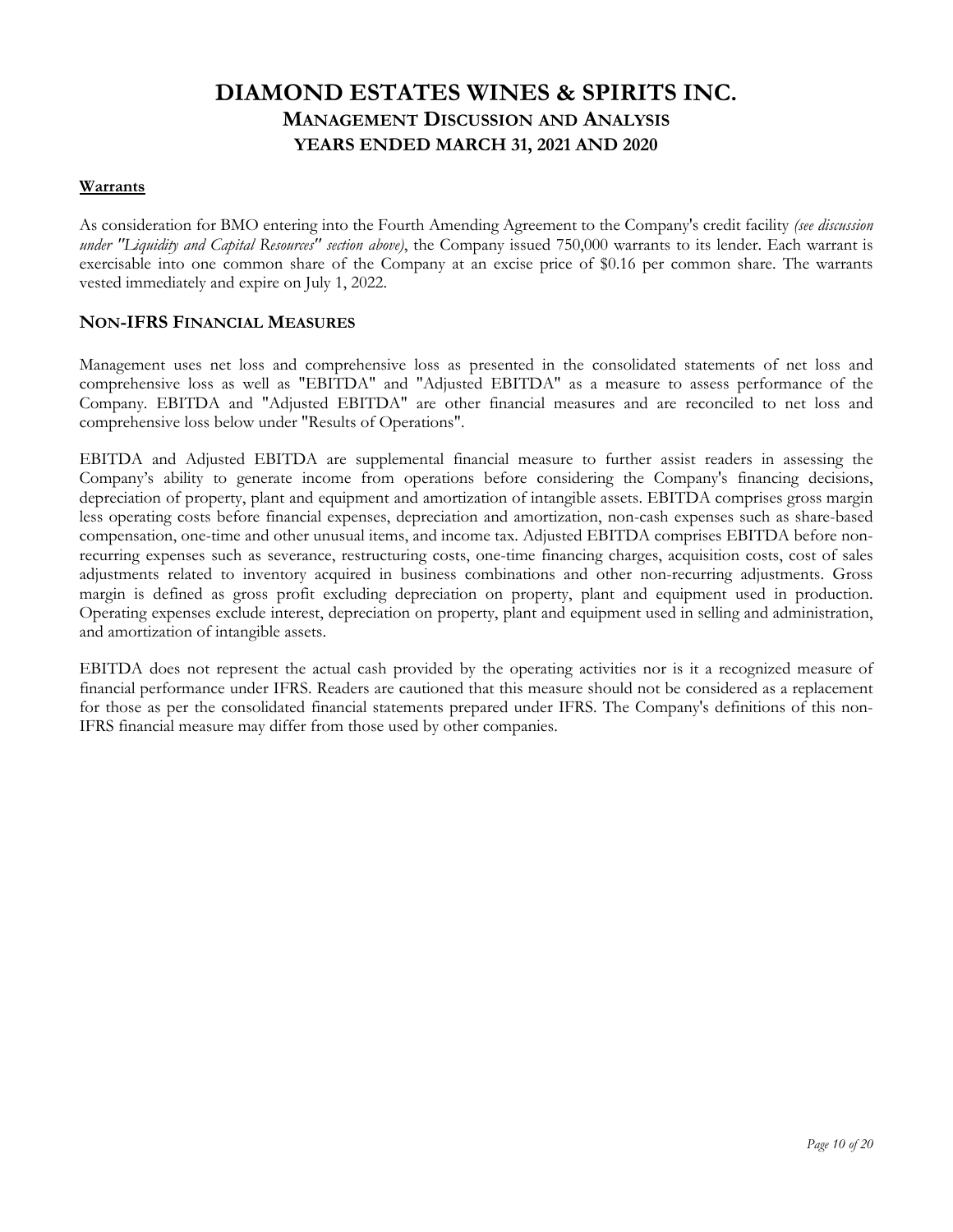The Company calculates EBITDA and Adjusted EBITDA as follows:

|                                                  | <b>FY2021</b> | <b>FY2020</b> |
|--------------------------------------------------|---------------|---------------|
|                                                  | \$            | \$            |
| Net loss for year                                | (2,635,213)   | (4,186,039)   |
| Interest                                         | 939,660       | 1,113,986     |
| Depreciation and amortization                    | 1,446,903     | 1,690,335     |
| Share-based compensation                         | 330,433       | 528,338       |
| Restructuring charges                            | 578,586       |               |
| Financing costs                                  | 341,337       | 135,050       |
| Gain on disposition of capital assets            | (154, 427)    | (10, 897)     |
| Income tax recovery                              |               | (21,000)      |
| <b>EBITDA</b>                                    | 847,279       | (750, 227)    |
| Cost of goods sold adjustments for fair value of |               |               |
| BYV inventories sold                             |               |               |
| Inventory adjustment                             | 182,771       | 515,256       |
| <b>Adjusted EBITDA</b>                           | 1,030,050     | (234, 971)    |

#### **SUBSEQUENT EVENTS**

#### **Convertible debentures**

On June 10, 2021, the Company announced that it has completed a non-brokered private placement of \$1.83 million aggregate principal amount of 10.0 % unsecured convertible debentures of the Company with certain insiders of the Company, including Lassonde and Oakwest Corporation Limited.

- The debentures bear interest from the date of issue at 10.0% per annum, calculated monthly, in arrears. The interest accrues on the principal outstanding under the debentures until such principal is repaid or converted. The debentures will mature on July 2, 2023, unless the holder requests to accelerate the maturity date in the event the Company completes an equity financing for minimum gross proceeds of \$2 million within the next 12 months.
- The debentures are convertible at the holder's option from the date of issuance until the maturity date at a conversion price of \$0.185. If repayment of the debentures on the maturity date would constitute non-compliance by the Company under its senior borrowing obligations, the holder has the option to convert at the conversion price, or to roll the obligations over into new one-year debentures, on similar terms to be negotiated. The debentures are also redeemable at the Company's option, subject to an early redemption fee during the first 12 months following closing of the offering of an additional 1% interest and, if during the first six months, a minimum six months interest.
- All securities issued in connection with the offering are subject to a four-month hold period expiring October 11, 2021. The Company intends to use the net proceeds of the offering for general working capital purposes in support of an anticipated increase in operations coinciding with of the reopening of the economy over the next several months.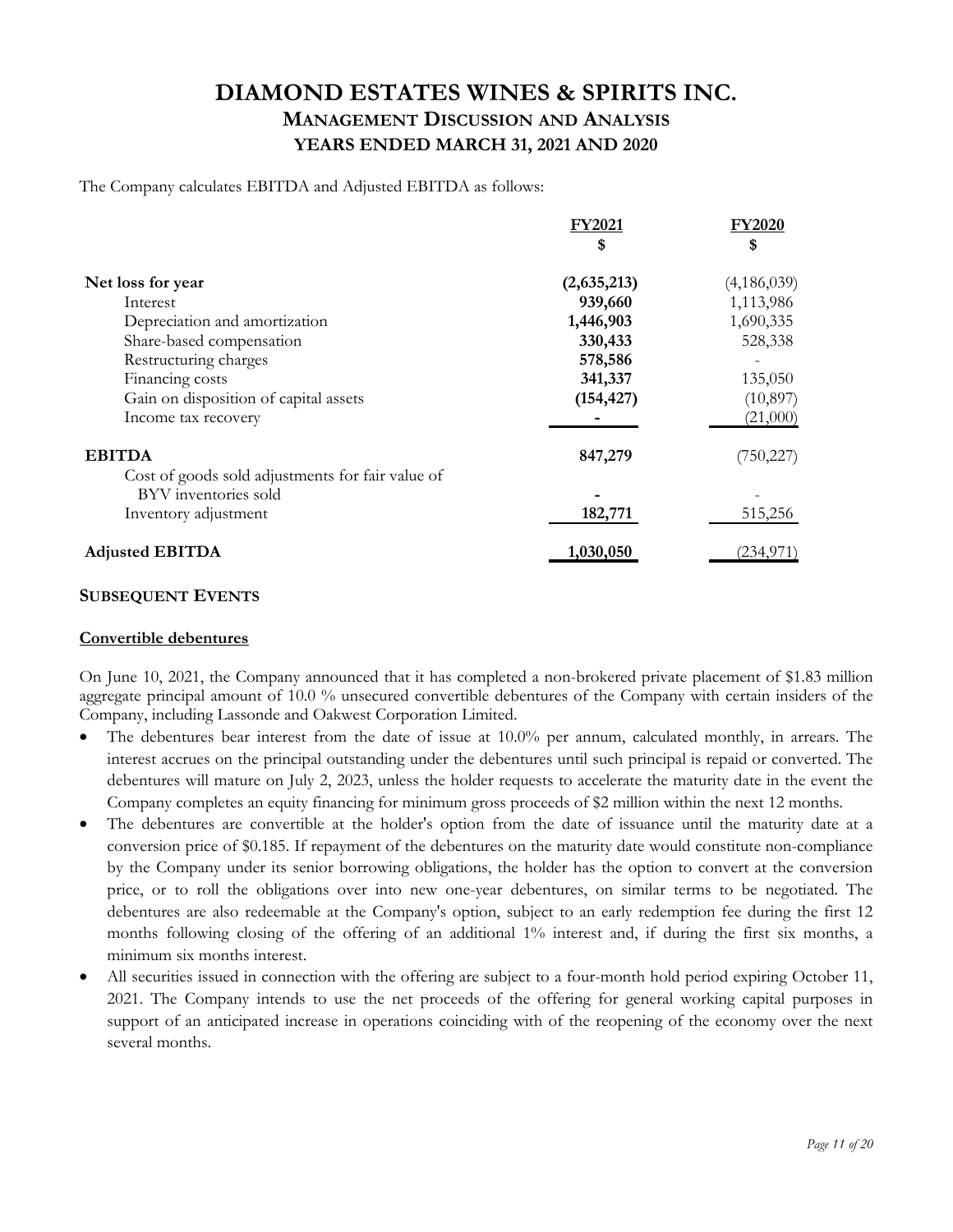#### **Second Amendment to ARCA**

On June 29, 2021, the Company executed the Second Amendment to the ARCA that extended the maturity date of the ARCA by 3 months from July 1, 2022 to October 1, 2022.

#### **Options and DSUs**

On May 31, 2021, the Board of Directors approved the issuance of 9i) 169,688 DSUs valued at \$33,938, and (ii) 500,000 stock options to a key member of management with an exercise price of \$0.20 per share with a term of five years, vesting evenly on each anniversary date over four years

#### **STRATEGIC OUTLOOK AND DIRECTION**

Diamond is committed to building enduring, high quality beverage alcohol brands that enhance life enjoyment in a socially responsible manner. The Company believes in the development of leading brands that recognize consumers' interests in wine, beer and ready-to-drink beverages and spirits, while addressing their desire to explore the many of the Company's exciting offerings. The Company has also added low alcohol and no-alcohol beer and wine suppliers to its portfolio, as consumer interest and demand in those categories is growing. Vertically integrated, Diamond combines modern and efficient production facilities for its Niagara and B.C wines with a national marketing agency for its broad portfolio of leading international wines and spirits. The Company is well positioned to add to its throughput of wine production and leverage its national sales force to drive growth from existing brands and support new brands secured by the agency without material change to its cost structure. In addition to this, the Company's partnership with Lassonde Industries Inc. has enabled the Company to pursue its growth strategies, and access to a reputable national sales team that can build and expand the Company's market share in grocery stores across Canada.

The COVID-19 pandemic continues to have a material impact on the global economy, the scale and duration of which remains uncertain. To date, there has been significant volatility in foreign exchange rates, restrictions on the conduct of businesses, including travel restrictions and supply chain disruptions.

These changes have had direct impacts on the Company's business, reducing sales from winery retail (including fewer international visitors), on-premise licensee business, contracts and export channels. The loss of business in those channels has been partially compensated for by increased sales from grocery retail, online, direct delivery and curbside pickups.

In order to adapt to this new reality, the Company's retail operations have changed with the introduction of physical distancing, reduced density and a modified shopping experience in all retail locations. This includes touchless retail, limited product tastings and greater use of external physical resources (patios, event canopies and outdoor venues).

The Company expects a rebound in revenue once the COVID-19 restrictions eases across the country, particularly in Ontario, level of vaccination amongst the population becomes significant and physical distancing is relaxed, social bubbles are expanded, and restaurants and bars are fully reopened. Many provincial governments have permanently relaxed the rules governing restaurants to allow home delivery of beverage alcohol with take-out meals which has somewhat mitigating the decline in beverage alcohol . Depending on the duration and extent of the impact of COVID-19, this could materially impact the Company's results of operations, cash flows and financial position.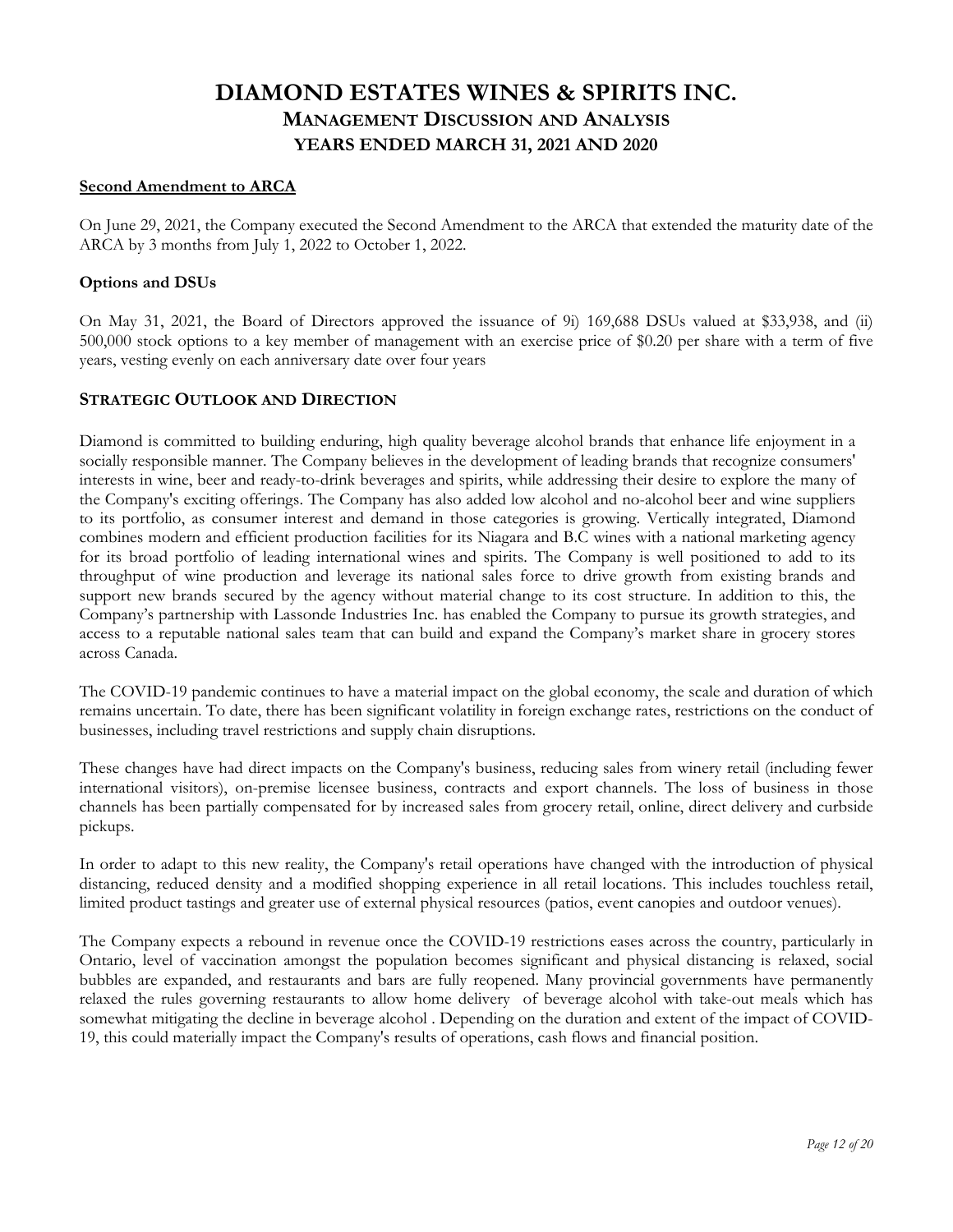The retail modernization of the sale of beverage alcohol in Ontario continues to be a high priority for the provincial government. To date, the government has issued 450 beer licenses and 227 wine licenses to Ontario grocers and has reiterated its commitment to allowing the sale of beer and wine in grocery, big-box and convenience stores during their current mandate. The current focus of the government on managing the issues related to COVID-19 pandemic and opposition from the incumbent Brewer's Retail organization has slowed the expansion of the government's plans.

The Company firmly believes that the export market for Canadian wines will return to more normal volumes and growth as the COVID-19 pandemic subsides worldwide. Interest in and appreciation of Canadian Icewine and table wines remains high. The company continues to successfully expand distribution into new jurisdictions including Russia, Finland, USA, Thailand, Singapore, Vietnam and Taiwan.

## **RISK FACTORS**

### **BUSINESS RISKS**

The following risk factors should be carefully considered in evaluating the Company and the industry it operates in. The risks presented below may not be all of the risks that Diamond may face. It is believed that these are the factors that could cause actual results to be different from expected and historical results. New risks may emerge and management may not be able to predict all of them, or be able to predict how they may cause actual results to be different from those contained in any forward-looking statements.

### **PROFITABILITY**

There is no assurance that Diamond will earn profits in the future, or that profitability will be sustained. There is no assurance that future revenues will be sufficient to generate the funds required to continue Diamond's business development and marketing activities. If Diamond does not have sufficient capital to fund its operations, it may be required to reduce its sales and marketing efforts or forego certain business opportunities.

#### **DEPENDENCE ON MANAGEMENT AND KEY PERSONNEL**

Diamond will depend on the business and technical expertise of its management team and there is little possibility that this dependence will decrease in the near term. Diamond's success will depend in large measure on certain key personnel. The loss of the services of such key personnel may have a material adverse effect on Diamond's business, financial condition, results of operations and prospects. The contributions of the existing management team to the immediate and near term operations of Diamond are likely to be of central importance. In addition, the competition for qualified personnel in the industry is competitive and there can be no assurance that Diamond will be able to continue to attract and retain all personnel necessary for the development and operation of its business. Investors must rely upon the ability, expertise, judgment, discretion, integrity and good faith of the management of Diamond.

## **GOVERNMENT REGULATION OF LIQUOR INDUSTRY**

Diamond will operate in the highly regulated retail liquor industry in the Province of Ontario and throughout Canada. The Alcohol and Gaming Commission of Ontario (the "AGCO"), the Liquor Control Board of Ontario (the "LCBO") and similar Liquor Boards throughout Canada, may issue decisions, enact rules, new legislation or regulations or may make changes to existing legislation or regulations, all of which can impact the operation of Diamond both favourably and unfavourably. There is no assurance that new legislation or regulations or changes to existing legislation or regulations or decisions of any regulatory bodies in the retail liquor industry in Canada will not adversely affect the operations, profitability, or distributable cash of Diamond.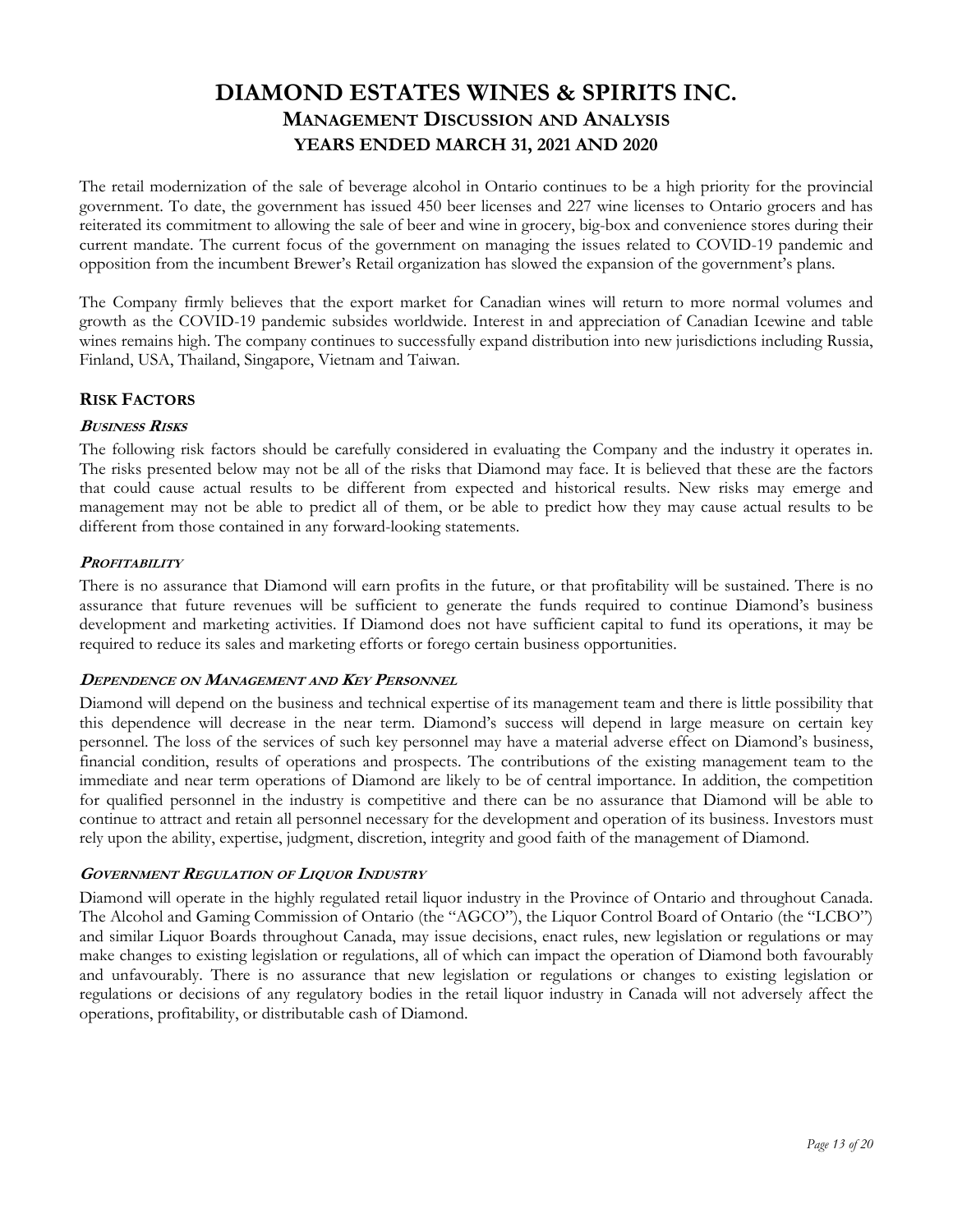#### **SIGNIFICANT COMPETITION**

The alcoholic beverage industry in Canada is intensely competitive, consisting of many large and small Canadian corporations and international corporations with some possessing extensive experience and financial resources.

### **MANAGEMENT OF GROWTH**

Diamond may be subject to growth-related risks including capacity constraints and pressure on its internal systems and controls. The ability of Diamond to manage growth effectively will require it to continue to implement and improve its operational and financial systems and to expand, train and manage its employee base. The inability of Diamond to deal with this growth may have a material adverse effect on Diamond's business, financial condition, results of operations and prospects.

### **ADDITIONAL FINANCING**

Diamond will require additional financing in order to make further investments or take advantage of future opportunities. The ability of Diamond to arrange such financing in the future will depend in part upon prevailing capital market conditions, as well as upon the business success of Diamond. There can be no assurance that Diamond will be successful in its efforts to arrange additional financing on terms satisfactory to Diamond. If additional financing is raised by the issuance of shares or other forms of convertible securities from treasury, control of Diamond may change and shareholders may suffer additional dilution. If adequate funds are not available, or are not available on acceptable terms, Diamond may not be able to take advantage of opportunities, or otherwise respond to competitive pressures and remain in business.

From time to time, Diamond may enter into transactions to acquire assets or the shares of other organizations or seek to obtain additional working capital. These transactions may be financed in whole or in part with debt, which may increase Diamond's debt levels above industry standards for companies of similar size. Depending on future plans, Diamond may require additional equity and/or debt financing that may not be available or, if available, may not be available on favourable terms to Diamond. The level of Diamond's indebtedness, from time to time, could impair its ability to obtain additional financing on a timely basis to take advantage of business opportunities that may arise.

## **LABOUR COSTS AND SHORTAGES AND LABOUR RELATIONS**

The success of Diamond's business depends on a large number of both hourly and salaried employees. Changes in the general conditions of the employment market could affect the ability of Diamond to hire or retain staff at current wage levels. The occurrence of either of these events could have an adverse effect on Diamond's results of operations. Diamond does not currently have unionized staff, but no assurance can be made that some or all of the employees of Diamond will not unionize in the future. If successful, such an occurrence could increase labour costs and thereby have an adverse effect on Diamond's results of operations.

The COVID-19 pandemic has multiple effects on the Company and its employees. Diamond has recently instituted new retail protocols and procedures in all its retail facilities including the use of PPE, instituting mandatory physical distancing between employees and patrons and installing plexiglass dividers at all check-out counters and tasting bars. Additionally, the Company has revamped its manufacturing procedures to insure physical distancing and the use of appropriate protective equipment with all manufacturing and delivery staff.

The Company is respecting and complying with all additional safety protocols and guidelines, and has enhanced operating protocols to ensure physical distancing, personal protection and proper sanitizing with additional support for in-house delivery for PPE and safety protocols.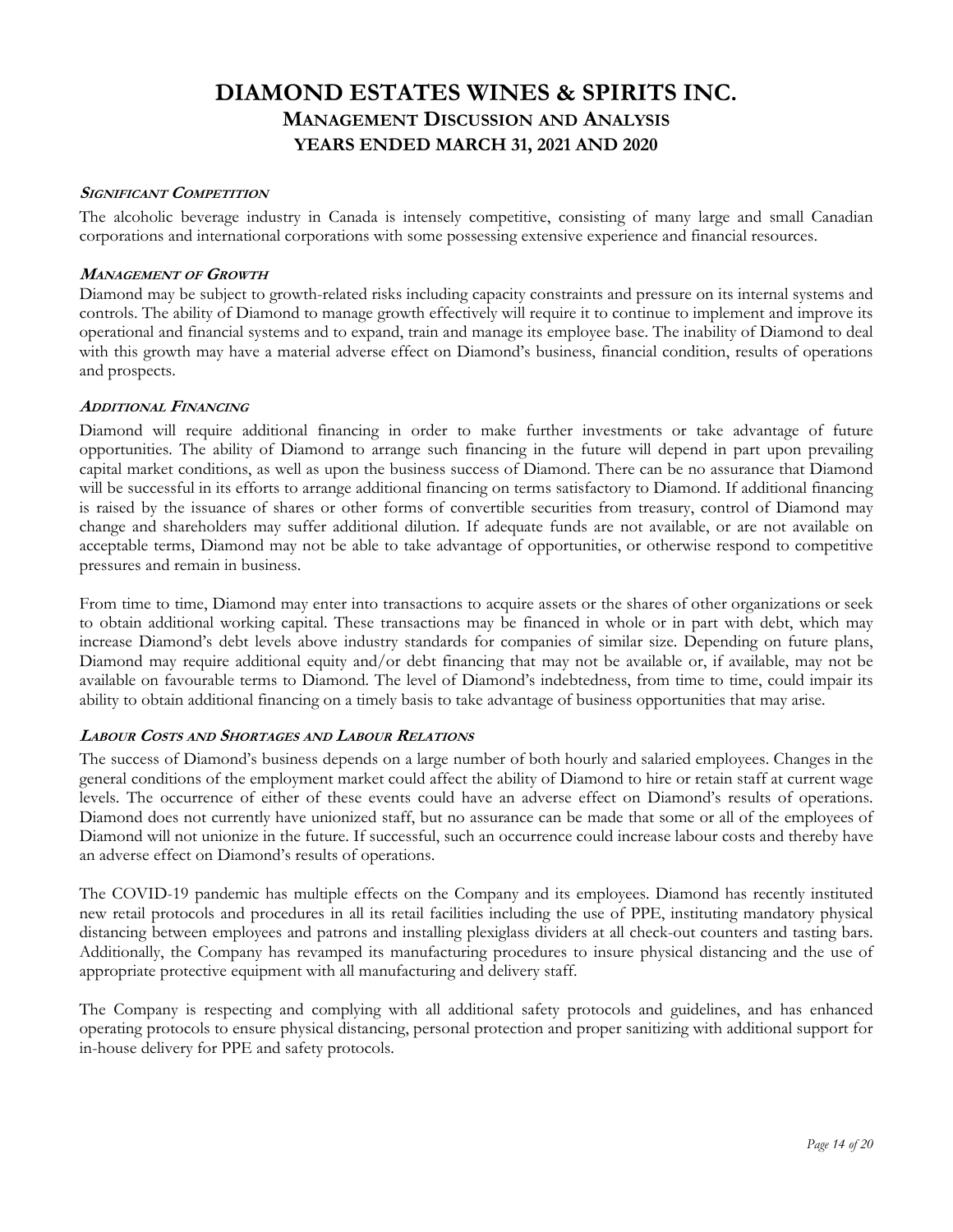#### **AGRICULTURAL RISK**

The production and sale of wine is dependent upon a consistent supply of high-quality grapes available at reasonable prices. Should some or all of the wineries that Diamond works with be unable to produce the quality of grapes necessary to produce wine, such a shortfall in product could adversely affect the operations, results and financial position of Diamond.

Diamond expects to continue to increase its share of the premium wine business in Canada, principally through the sale of VQA wines, and as a result is more dependent on the quality and supply of domestically grown premium quality grapes. If any of Diamond's vineyards experience certain weather variations, natural disasters, pestilence, other severe environmental problems or other occurrences, Diamond may not be able to secure a sufficient supply of grapes and there could be a decrease in the production of certain products from those regions and/or an increase in costs. In the past, where there was a significant reduction in domestically sourced grapes, the Government of Ontario, in conjunction with the Wine Council of Ontario and the Ontario Grape Growers Marketing Board, agreed to temporarily increase the blending of imported wines, which enabled Diamond to continue to supply wines to the market. There is no certainty that such intervention will be available to the same extent in the future, if at all. The inability to secure premium quality grapes could impair the ability of Diamond to supply wines to its customers.

#### **FOREIGN EXCHANGE**

Foreign exchange risk exists on the purchases of all agency brand inventories purchased in foreign currencies for British Columbia and Alberta, which are predominately in Euros and Australian dollars. Diamond currently does not enter into foreign exchange contracts.

#### **ENERGY COSTS**

Diamond could experience an increase in energy costs which could result in higher transportation, freight and other operating costs. Diamond's future operating expenses and margins will be dependent on its ability to manage the impact of cost increases. Diamond cannot guarantee that it will be able to pass along increased energy costs to its customers through increased prices.

#### **TAXATION**

Canada imposes excise and other taxes on beverage alcohol products in varying amounts which have been subject to change. Significant increases in excise and other taxes on beverage alcohol products could materially and adversely affect Diamond's financial condition or results of operations. In addition, federal and provincial governmental agencies extensively regulate the beverage alcohol products industry concerning such matters as licensing, trade practices, permitted and required labelling, advertising and relations with consumers and retailers. Certain federal and provincial regulations also require warning labels and signage. New or revised regulations or increased licensing fees, requirements or taxes could also have a material adverse effect on Diamond's financial condition or results of operations.

#### **TRADEMARKS**

Diamond considers its trademarks, particularly certain brand names and product packaging, advertising and promotion design and artwork to be of significant importance to its business and ascribes a significant value to these intangible assets. Diamond will rely on trademark laws and other arrangements to protect its proprietary rights. There can be no assurance that the steps taken by Diamond to protect its intellectual property rights will preclude competitors from developing confusingly similar brand names or promotional materials. Diamond believes that its proprietary rights do not infringe upon the proprietary rights of third parties, but there can be no assurance in this regard.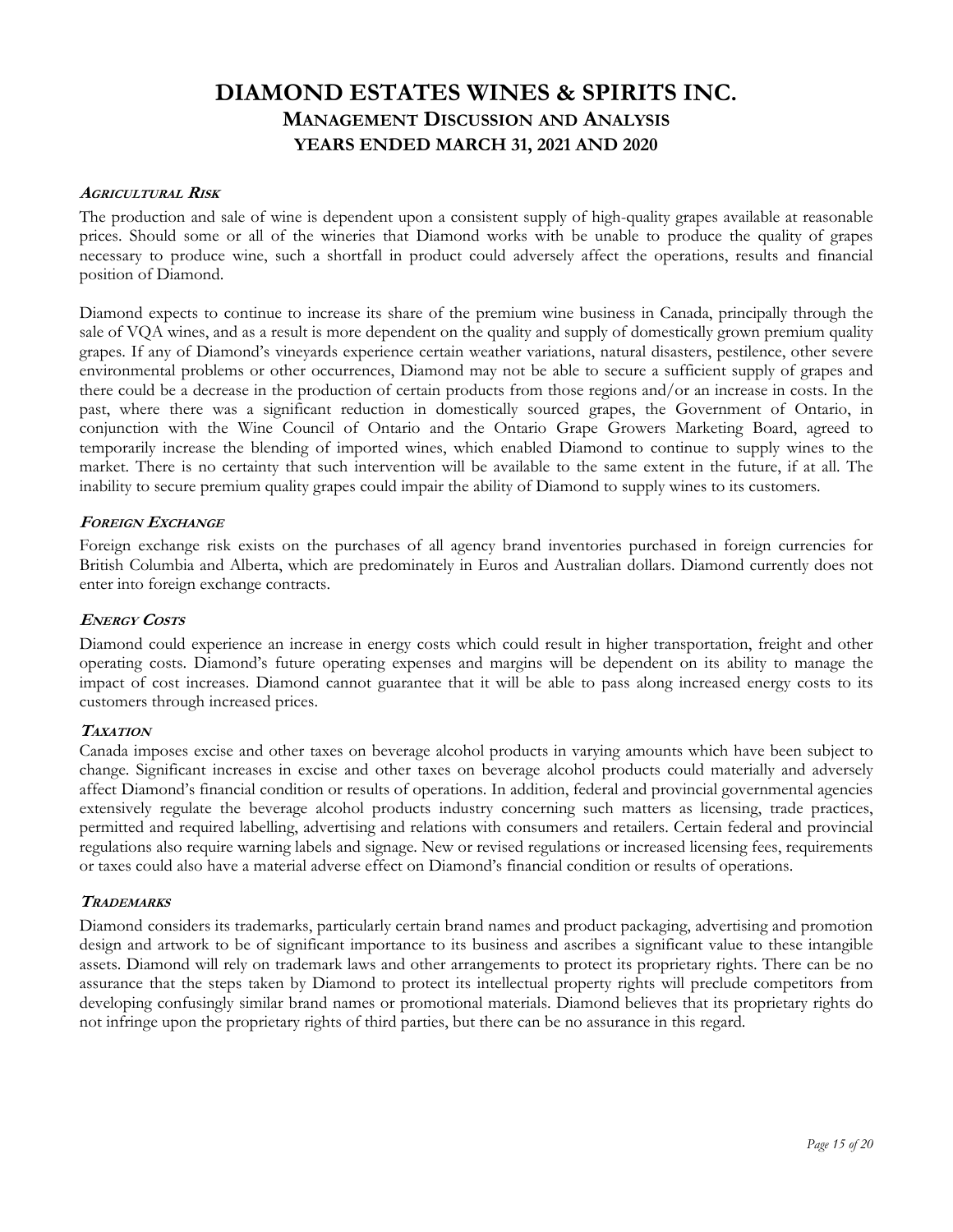### **IMPORTANCE OF INVENTORY, WAREHOUSE AND DISTRIBUTION SYSTEMS**

Diamond's inventory, warehouse and distribution systems are critical components of its operations. Diamond's ability to maintain and upgrade the capabilities of these systems is important to its future performance. If Diamond is unable to maintain the inventory, warehouse and distribution systems or fails to adequately upgrade these systems, Diamond's operations could be adversely affected with the further material adverse effect being on financial results of operations.

### **WHOLESALE COST INCREASES**

Wholesale costs are dependent on a number of factors, including inflation and fuel prices. Any attempt to pass on an increase in wholesale costs to consumers through product price increases could have a material adverse effect on Diamond's sales while a failure to effectively pass any such increases on to consumers could have a material adverse effect on Diamond's result of operations.

### **DISTRIBUTION BUSINESS**

Diamond's business model includes a number of wine and alcohol brands that are represented on an agency basis. There is a risk that such agency brands are sold to an entity that has a pre-existing distribution agency relationship with a provider other than Diamond, and Diamond's revenues and profitability could suffer as result. Furthermore, Diamond's distribution business depends on the ability to retain its current brands as well as attracting additional brands in the future, and a failure to do so could negatively impact revenues and profitability of Diamond.

### **CREDIT RISK**

Credit risk arises from credit exposure to customers through outstanding accounts receivable. The maximum exposure to credit risk is equal to the carrying value of the Company's financial assets. The objective of managing counterparty credit risk is to prevent losses in financial assets. The Company assesses the credit quality of its counterparties, considering their financial position, past experience and other factors. As the large majority of the Company's accounts receivable balances are collectable from government-controlled liquor boards, management believes the Company's credit risk relating to accounts receivable is at an acceptably low level.

#### **EXPOSURE TO INTEREST RATE FLUCTUATIONS**

The Company has a high level of floating rate debt. Interest rate risk exists as an increase in interest rates would increase the Company's overall financing costs and have a material impact on Diamond's financial position over the long term.

#### **ENVIRONMENTAL COMPLIANCE**

Environmental liabilities may potentially arise when companies are in the business of manufacturing products and, thus, required to handle potentially hazardous materials. As an owner and lessor of property, the Company is subject to various federal and provincial laws relating to environmental matters. Such laws provide that the Company could be held liable for the cost of removal and remediation of hazardous substances on its properties. Management is of the opinion that the risk of environmental liabilities is considered minimal.

#### **PACKAGING**

The Company purchases glass, bag in box and other components used in the bottling and packaging of wine. The largest component in the packaging of wine is glass, of which there are few domestic or international suppliers. Diamond sources glass from various distributors and manufacturers both domestically and internationally to insure an adequate supply. As there is currently only one commercial supplier of glass in Canada, any interruption in supply could have an adverse impact on the Company's ability to supply its markets.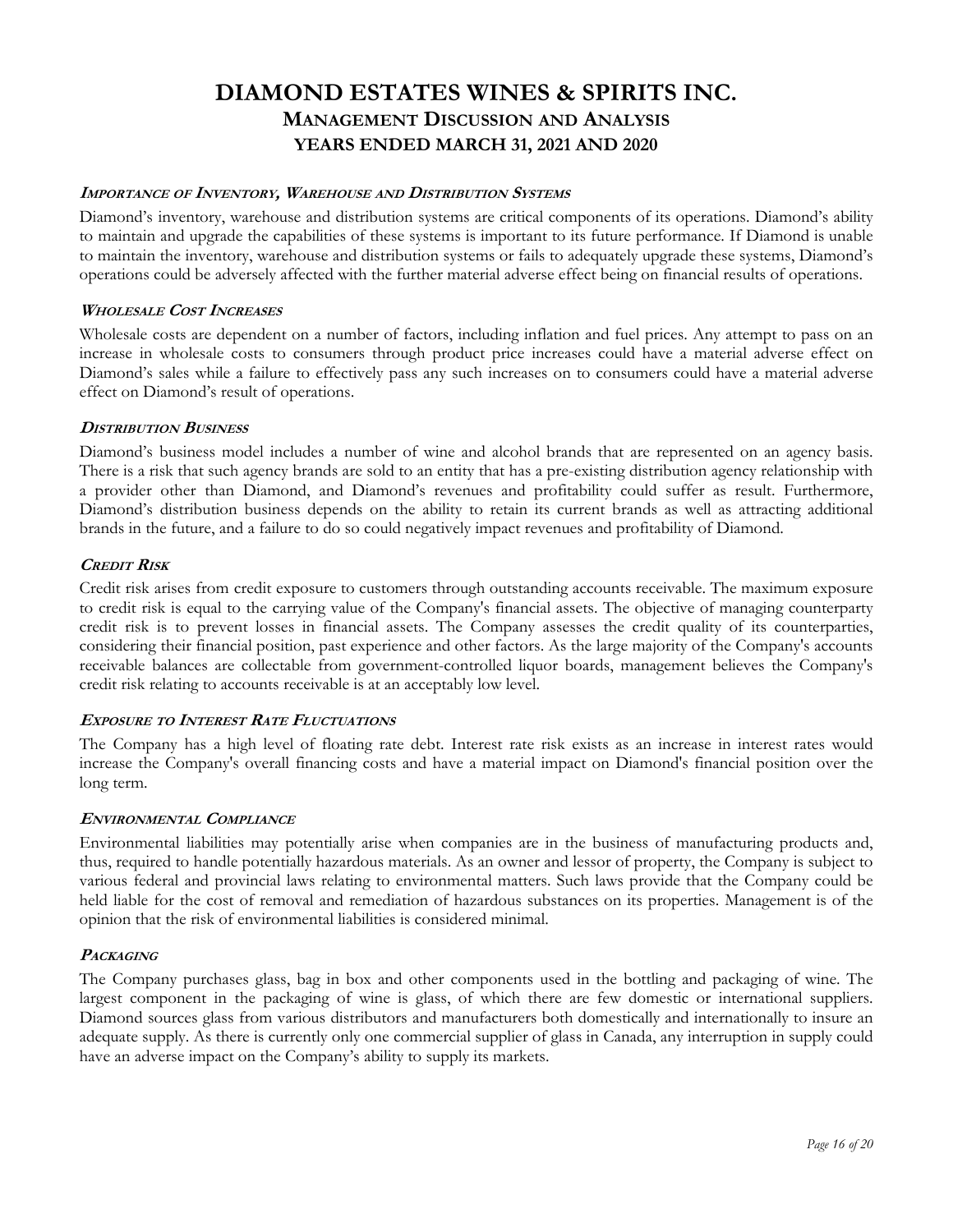The COVID-19 outbreak is now affecting many countries. This pandemic is having significant impacts on global supply chains. The Company's supply of packaging could therefore be significantly affected by disruptions affecting certain suppliers directly and indirectly.

#### .**INDUSTRY CONSOLIDATION**

In recent years, the global beverage alcohol industry has experienced a significant amount of consolidation. Industry consolidation can have varying degrees of impact and, in some cases, may even create exceptional opportunities. Under either scenario, management believes that the Company is well positioned to deal with this or other changes to the competitive landscape in Canada.

#### **CYBERSECURITY**

In the normal course of business, the Company relies on information technology systems to process, transmit and store information in all areas of its operations as well as for the reporting of its results. Additionally, a significant portion of that information concerns its business and/or clients and partners and is maintained either within its premises or at the sites of its technology partners.

These systems may be vulnerable to an increasing number of sophisticated cyber threats and other failures such as telecommunications interruptions, natural disasters, human error and other security issues. Such events could impede or interrupt the Company's operations or result in other negative consequences, including remediation costs, loss of revenue, litigation and reputational damage, or fines and criminal penalties. The Company's financial results, market value or ability to achieve its strategic business objectives could be significantly affected by such events.

The Company regularly monitors, manages, and enhances its ability to mitigate cyber risk through its enterprise-wide cyber security programs; disaster recovery investments; risk management practices; implementations of policies, procedures and control processes; and outsourcing contract management practices to address such risks. However, there is no absolute assurance that such measures can impede all such risks.

## **RISKS RELATED TO COMMON SHARE INVESTMENTS**

#### **PRICE VOLATILITY OF PUBLICLY TRADED SECURITIES**

In recent years, the securities markets in the United States and Canada have experienced a high level of price and volume volatility, and the market prices of securities of many companies have experienced wide fluctuations in price. There can be no assurance that continuing fluctuations in price will not occur. It may be anticipated that any quoted market for Diamond's shares will be subject to market trends generally, notwithstanding any potential success of Diamond in creating revenues, cash flows or earnings. The value of Diamond's shares will be affected by such volatility. A public trading market in the Common Shares having the desired characteristics of depth, liquidity and orderliness depends on the presence in the marketplace of willing buyers and sellers of common shares at any given time, which presence is dependent on the individual decisions of investors over which Diamond has no control. There can be no assurance that an active trading market in securities of Diamond will be sustained. The market price for Diamond's securities could be subject to wide fluctuations, which could have an adverse effect on the market price of Diamond. The stock market has, from time to time, experienced extreme price and volume fluctuations, which have often been unrelated to the operating performance, net asset values or prospects of particular companies. If an active public market for Diamond's shares is not present, the liquidity of a shareholder's investment may be limited and the share price may decline.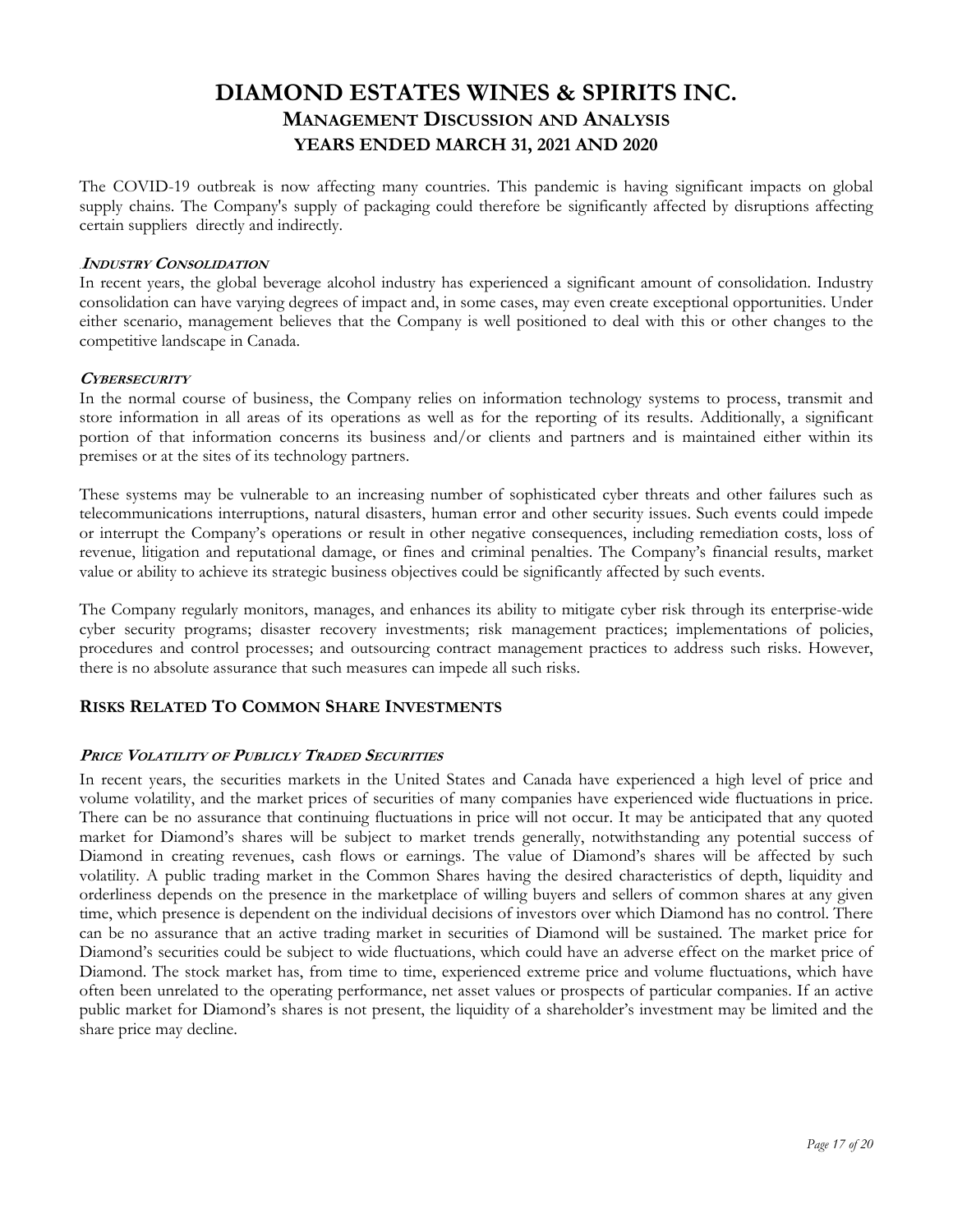### **DILUTION**

Diamond may make future acquisitions or enter into financings or other transactions involving the issuance of securities of Diamond which may be dilutive to the existing shareholders.

### **DIVIDENDS**

Diamond has not paid any dividends on its outstanding common shares. Any payments of dividends on the common shares of Diamond will be dependent upon the financial requirements to finance future growth, the financial condition of Diamond and other factors which Diamond's board of directors may consider appropriate in the circumstance. It is unlikely that Diamond will pay dividends in the immediate or foreseeable future.

### **FINANCIAL MARKET TURMOIL**

Global financial market and economic conditions can pose a significant threat to economic growth in almost all sectors and economies, causing a decline in consumer and business confidence, a reduction in credit availability and a dampening in business and household spending.

### **USES OF ESTIMATES AND JUDGEMENTS**

The preparation of these consolidated financial statements requires management to make certain estimates, judgments and assumptions that affect the reported amounts of assets and liabilities at the date of the financial statements and reported amounts of expenses during the reporting period.

Significant assumptions about the future and other sources of estimation uncertainty that management has made at the end of the reporting period, could result in a material adjustment to the carrying amounts of assets and liabilities, in the event that actual results differ from assumptions made. These include, but are not limited to, the following:

## **COVID-19 ESTIMATION UNCERTAINTY**

The COVID-19 pandemic has had a material impact on the global economy, the scale and duration of which remains uncertain. To date, there has been significant volatility in foreign exchange rates, restrictions on the conduct of businesses, including travel restrictions and supply chain disruptions. Depending on the duration and extent of the impact of COVID-19, this could materially impact the Company's results of operations, cash flows, and financial position and could result in changes to estimates used. Changes related to these could be material.

#### **FAIR VALUE OF GRAPES AT THE POINT OF HARVEST**

Where possible, the fair value of grapes at the point of harvest is determined by reference to local market prices for grapes of a similar quality and the same varietal. For grapes for which local market prices are not readily available, the average price of similar grapes is used. The fair value of grapes is included in the cost of bulk wine inventory.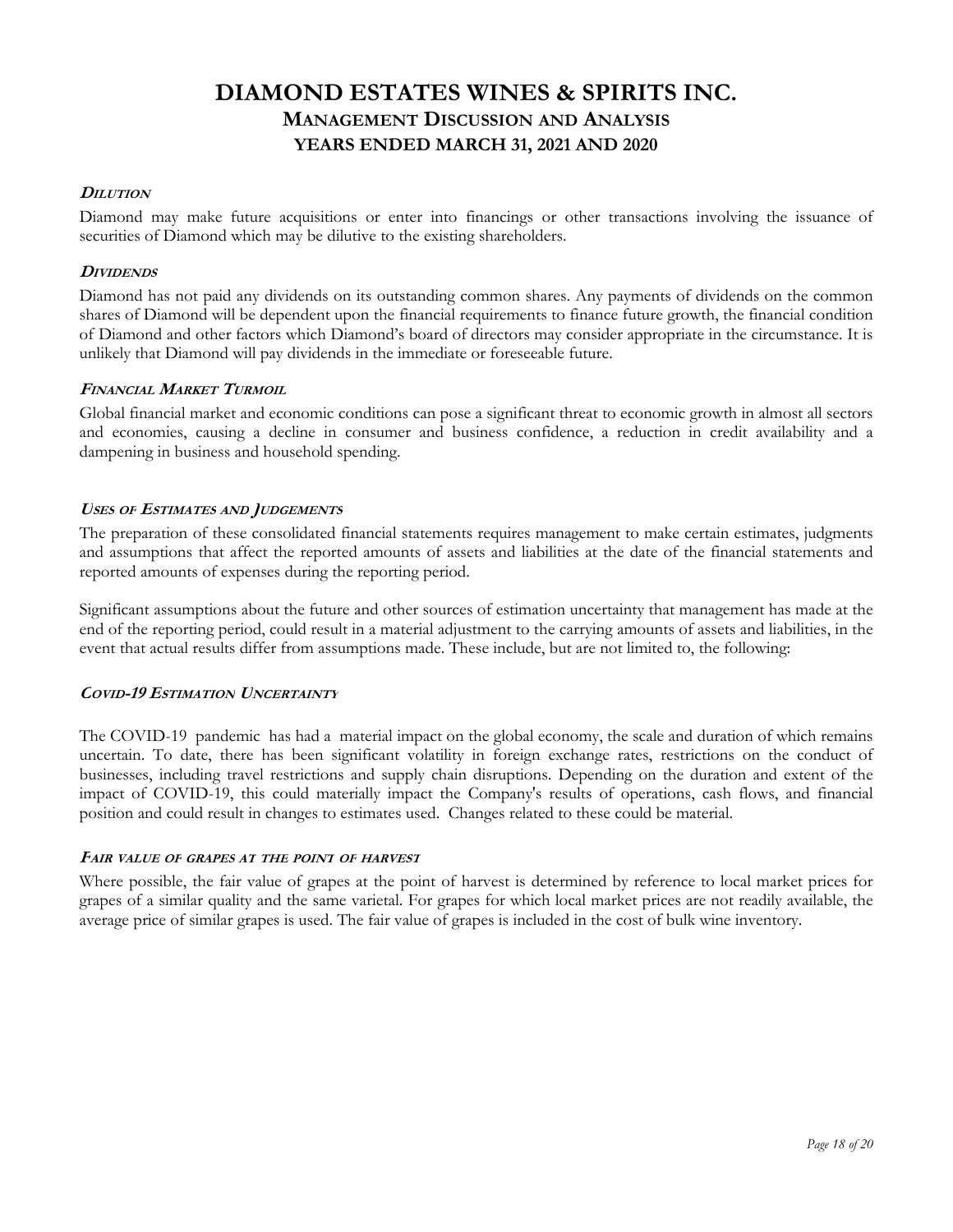#### **PROPERTY, PLANT AND EQUIPMENT**

Property, plant and equipment and ROU assets represent a significant proportion of the asset base of the Company as they amount to 41.9% of total assets as at March 31, 2021 (March 31, 2020 - 42.8%). Therefore, estimates and assumptions made to determine their carrying value and related depreciation are critical to the Company's financial position and performance. IFRS requires management to test for impairment of property, plant and equipment if events or changes in circumstances indicate that the carrying amount of an asset may not be recoverable. Impairment testing is an area involving management judgement, requiring assessment as to whether the carrying value of assets can be supported by the net present value of future cash flows derived from such assets using cash flow projections which have been discounted at an appropriate rate. The charge in respect of periodic depreciation is derived after determining an estimate of an asset's expected useful life and the expected residual value at the end of its life. The useful lives and residual values of the Company's assets are determined by management at the time the asset is acquired and reviewed annually for appropriateness. The lives are based on historical experience with similar assets as well as anticipation of future events, which may impact their life.

#### **GROSS VERSUS NET PRESENTATION**

When deciding the most appropriate basis for presenting revenue or costs of revenue, both the legal form and substance of the agreement between the Company and its business partners are reviewed to determine each party's respective role in the transaction. Where the Company's role in a transaction is that of principal, revenue is recognized on a gross basis. This requires revenue to comprise the gross value of the transaction billed to the customer, after trade discounts, with any related expenditure charged as an operating cost. Where the Company's role in a transaction is that of an agent, revenue is recognized on a net basis with revenue representing the margin earned.

#### **USEFUL LIFE OF INTANGIBLE ASSETS**

Significant judgement is involved in the determination of useful life for the computation of depreciation of intangible assets. No assurance can be given that actual useful lives will not differ significantly from current assumptions.

#### **IMPAIRMENT OF INTANGIBLE ASSETS**

Testing intangible assets for impairment involves estimating the recoverable amount of the CGUs to which intangible assets are allocated. This requires making assumptions about future cash flows, growth rates, market conditions and discount rates, which are inherently uncertain. Actual amounts may vary from these assumptions and cause significant adjustments.

#### **RECENTLY ADOPTED AND ISSUED ACCOUNTING PRONOUNCEMENTS**

### **IAS 1 "Presentation of Financial Statements" and IAS 8 "Accounting Policies, Changes in Accounting Estimates and Errors"**

These standards have been amended to use a consistent definition of materiality throughout all accounting standards, clarify the explanation of the definition of material and incorporate some of the guidance in IAS 1 about immaterial information. The amendments are effective for annual periods beginning on or after January 1, 2020. The adoption of these amendments did not have a significant impact on the consolidated financial statements.